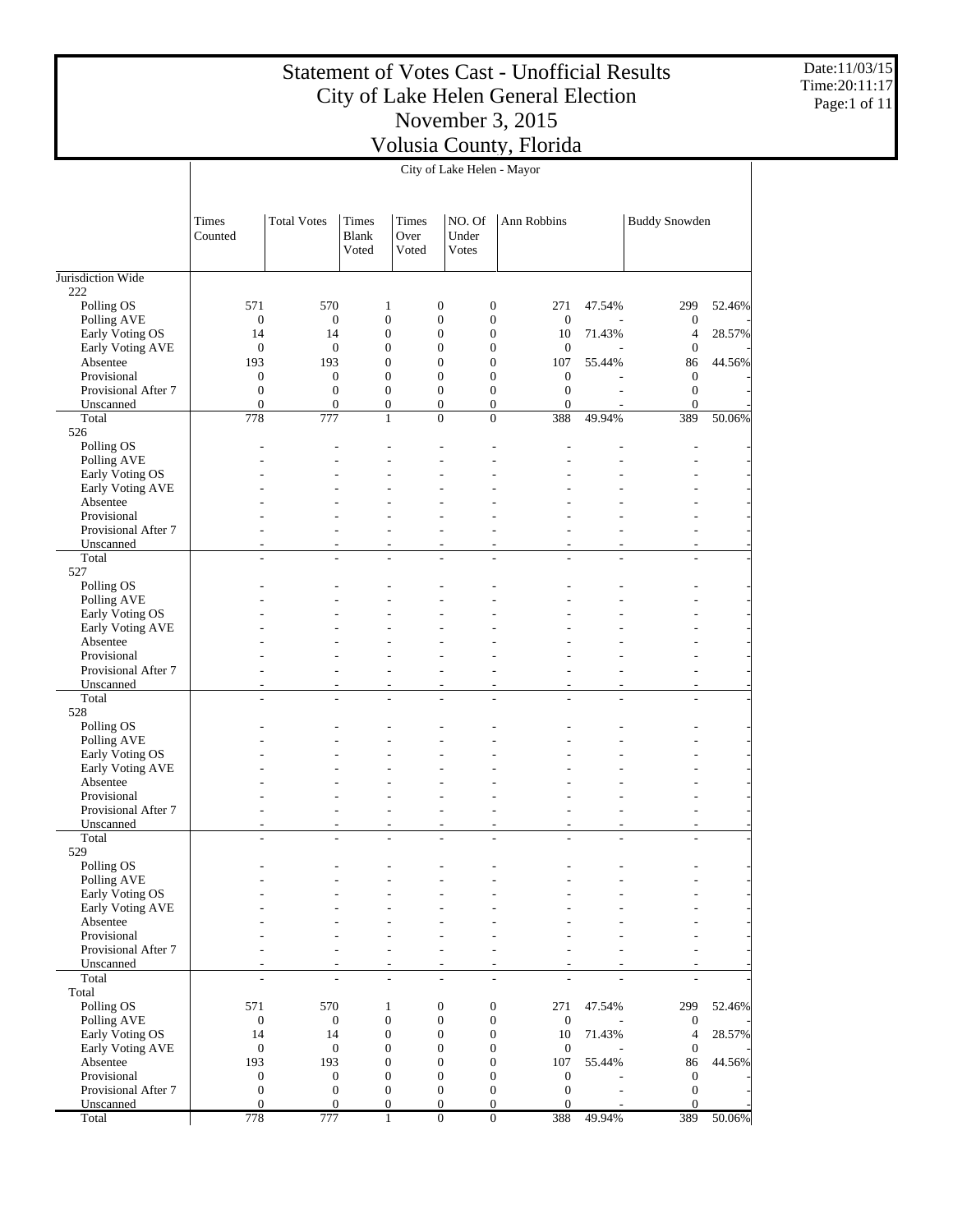Date:11/03/15 Time:20:11:17 Page:2 of 11

|                                     |                                      |                         |                                            |                                      | City of Lake Helen - Zone 1                |                                      |                                  |                                  |        |
|-------------------------------------|--------------------------------------|-------------------------|--------------------------------------------|--------------------------------------|--------------------------------------------|--------------------------------------|----------------------------------|----------------------------------|--------|
|                                     | Times<br>Counted                     | <b>Total Votes</b>      | Times<br><b>Blank</b><br>Voted             | Times<br>Over<br>Voted               | NO. Of<br>Under<br><b>Votes</b>            | Ryan Hannah                          |                                  | Tom Wilson                       |        |
| Jurisdiction Wide                   |                                      |                         |                                            |                                      |                                            |                                      |                                  |                                  |        |
| 222<br>Polling OS                   | 571                                  | 526                     | 45                                         | $\boldsymbol{0}$                     | $\boldsymbol{0}$                           | 192                                  | 36.50%                           | 334                              | 63.50% |
| Polling AVE                         | $\boldsymbol{0}$                     | $\boldsymbol{0}$        | $\boldsymbol{0}$                           | $\boldsymbol{0}$                     | $\boldsymbol{0}$                           | $\boldsymbol{0}$                     |                                  | $\mathbf{0}$                     |        |
| Early Voting OS                     | 14                                   | 14                      | $\boldsymbol{0}$                           | $\boldsymbol{0}$                     | $\boldsymbol{0}$                           | $\mathbf{1}$                         | 7.14%                            | 13                               | 92.86% |
| Early Voting AVE                    | $\boldsymbol{0}$                     | $\boldsymbol{0}$        | $\boldsymbol{0}$                           | $\overline{0}$                       | $\boldsymbol{0}$                           | $\mathbf{0}$                         |                                  | $\mathbf{0}$                     |        |
| Absentee<br>Provisional             | 193<br>$\boldsymbol{0}$              | 168<br>$\boldsymbol{0}$ | 25<br>$\boldsymbol{0}$                     | $\boldsymbol{0}$<br>$\boldsymbol{0}$ | $\boldsymbol{0}$<br>$\boldsymbol{0}$       | 43<br>$\boldsymbol{0}$               | 25.60%                           | 125<br>$\mathbf{0}$              | 74.40% |
| Provisional After 7                 | $\boldsymbol{0}$                     | $\boldsymbol{0}$        | $\boldsymbol{0}$                           | $\boldsymbol{0}$                     | $\mathbf{0}$                               | $\mathbf{0}$                         |                                  | $\mathbf{0}$                     |        |
| Unscanned                           | $\mathbf{0}$                         | $\boldsymbol{0}$        | $\boldsymbol{0}$                           | $\boldsymbol{0}$                     | $\boldsymbol{0}$                           | $\mathbf{0}$                         |                                  | $\mathbf{0}$                     |        |
| Total                               | 778                                  | 708                     | 70                                         | $\overline{0}$                       | $\overline{0}$                             | 236                                  | 33.33%                           | 472                              | 66.67% |
| 526<br>Polling OS                   |                                      |                         |                                            |                                      |                                            |                                      |                                  |                                  |        |
| Polling AVE                         |                                      |                         |                                            |                                      | ÷,                                         |                                      |                                  |                                  |        |
| Early Voting OS                     |                                      |                         |                                            |                                      |                                            |                                      |                                  |                                  |        |
| Early Voting AVE                    |                                      |                         |                                            |                                      |                                            |                                      |                                  |                                  |        |
| Absentee                            |                                      |                         |                                            |                                      |                                            |                                      |                                  |                                  |        |
| Provisional<br>Provisional After 7  |                                      |                         | $\overline{a}$                             | L,                                   | $\overline{\phantom{a}}$                   |                                      |                                  | $\overline{a}$                   |        |
| Unscanned                           | ÷,                                   |                         | $\overline{\phantom{a}}$                   | $\overline{a}$                       | $\sim$                                     | $\sim$                               | $\overline{\phantom{a}}$         | $\overline{a}$                   |        |
| Total                               | L,                                   | $\overline{a}$          | ÷                                          | $\overline{\phantom{a}}$             | $\sim$                                     | $\overline{a}$                       | $\overline{a}$                   | $\overline{\phantom{a}}$         |        |
| 527                                 |                                      |                         |                                            |                                      |                                            |                                      |                                  |                                  |        |
| Polling OS                          |                                      |                         |                                            |                                      |                                            |                                      |                                  |                                  |        |
| Polling AVE<br>Early Voting OS      |                                      |                         |                                            |                                      |                                            |                                      |                                  |                                  |        |
| Early Voting AVE                    |                                      |                         |                                            |                                      |                                            |                                      |                                  |                                  |        |
| Absentee                            |                                      |                         |                                            |                                      |                                            |                                      |                                  |                                  |        |
| Provisional                         |                                      |                         |                                            |                                      |                                            |                                      |                                  |                                  |        |
| Provisional After 7<br>Unscanned    |                                      | $\sim$                  |                                            |                                      | $\overline{a}$<br>$\sim$                   | $\overline{\phantom{a}}$             |                                  | $\overline{a}$                   |        |
| Total                               | $\overline{\phantom{a}}$<br>÷,       | ÷                       | $\overline{\phantom{a}}$<br>$\overline{a}$ | $\overline{\phantom{a}}$<br>L,       | $\sim$                                     |                                      | $\overline{\phantom{a}}$<br>÷,   | $\overline{a}$                   |        |
| 528                                 |                                      |                         |                                            |                                      |                                            |                                      |                                  |                                  |        |
| Polling OS                          |                                      |                         |                                            |                                      |                                            |                                      |                                  |                                  |        |
| Polling AVE                         |                                      |                         |                                            |                                      |                                            |                                      |                                  |                                  |        |
| Early Voting OS<br>Early Voting AVE |                                      |                         |                                            |                                      |                                            |                                      |                                  |                                  |        |
| Absentee                            |                                      |                         |                                            |                                      |                                            |                                      |                                  |                                  |        |
| Provisional                         |                                      |                         |                                            |                                      |                                            |                                      |                                  |                                  |        |
| Provisional After 7                 |                                      |                         | $\overline{a}$                             | $\overline{\phantom{a}}$             | $\overline{\phantom{a}}$                   | $\overline{\phantom{a}}$             |                                  | $\overline{a}$                   |        |
| Unscanned<br>Total                  | $\overline{a}$<br>÷                  | $\overline{a}$          | $\overline{a}$<br>÷                        | L,<br>$\overline{a}$                 | $\overline{\phantom{a}}$<br>$\overline{a}$ | $\overline{a}$<br>$\overline{a}$     | $\overline{a}$<br>$\overline{a}$ | $\overline{a}$<br>$\overline{a}$ |        |
| 529                                 |                                      |                         |                                            |                                      |                                            |                                      |                                  |                                  |        |
| Polling OS                          |                                      |                         |                                            |                                      |                                            |                                      |                                  |                                  |        |
| Polling AVE                         |                                      |                         |                                            |                                      |                                            |                                      |                                  |                                  |        |
| Early Voting OS                     |                                      |                         |                                            |                                      |                                            |                                      |                                  |                                  |        |
| Early Voting AVE<br>Absentee        |                                      |                         |                                            |                                      |                                            |                                      |                                  |                                  |        |
| Provisional                         |                                      |                         |                                            |                                      |                                            |                                      |                                  |                                  |        |
| Provisional After 7                 |                                      |                         |                                            | $\overline{a}$                       | $\overline{a}$                             |                                      |                                  | $\overline{a}$                   |        |
| Unscanned                           |                                      |                         | $\overline{a}$                             | $\overline{a}$                       | $\overline{\phantom{a}}$                   |                                      |                                  | $\overline{\phantom{a}}$         |        |
| Total                               | ÷,                                   | $\overline{a}$          | $\overline{a}$                             | $\overline{\phantom{a}}$             | $\sim$                                     | $\overline{\phantom{a}}$             | $\overline{\phantom{a}}$         | $\overline{a}$                   |        |
| Total<br>Polling OS                 | 571                                  | 526                     | 45                                         | $\boldsymbol{0}$                     | $\boldsymbol{0}$                           | 192                                  | 36.50%                           | 334                              | 63.50% |
| Polling AVE                         | $\boldsymbol{0}$                     | $\boldsymbol{0}$        | $\boldsymbol{0}$                           | $\boldsymbol{0}$                     | $\boldsymbol{0}$                           | $\mathbf{0}$                         |                                  | $\boldsymbol{0}$                 |        |
| Early Voting OS                     | 14                                   | 14                      | $\boldsymbol{0}$                           | $\boldsymbol{0}$                     | $\boldsymbol{0}$                           | $\mathbf{1}$                         | 7.14%                            | 13                               | 92.86% |
| Early Voting AVE                    | $\boldsymbol{0}$                     | $\boldsymbol{0}$        | $\boldsymbol{0}$                           | $\boldsymbol{0}$                     | $\boldsymbol{0}$                           | $\boldsymbol{0}$                     |                                  | $\mathbf{0}$                     |        |
| Absentee                            | 193                                  | 168<br>$\boldsymbol{0}$ | 25<br>$\boldsymbol{0}$                     | $\boldsymbol{0}$<br>$\boldsymbol{0}$ | $\boldsymbol{0}$<br>$\boldsymbol{0}$       | 43                                   | 25.60%                           | 125                              | 74.40% |
| Provisional<br>Provisional After 7  | $\boldsymbol{0}$<br>$\boldsymbol{0}$ | $\boldsymbol{0}$        | $\boldsymbol{0}$                           | $\boldsymbol{0}$                     | $\mathbf{0}$                               | $\boldsymbol{0}$<br>$\boldsymbol{0}$ |                                  | $\mathbf{0}$<br>$\boldsymbol{0}$ |        |
| Unscanned                           | $\overline{0}$                       | $\boldsymbol{0}$        | $\boldsymbol{0}$                           | $\boldsymbol{0}$                     | $\boldsymbol{0}$                           | $\mathbf{0}$                         |                                  | $\overline{0}$                   |        |
| Total                               | 778                                  | 708                     | 70                                         | $\mathbf{0}$                         | $\mathbf{0}$                               | 236                                  | 33.33%                           | 472                              | 66.67% |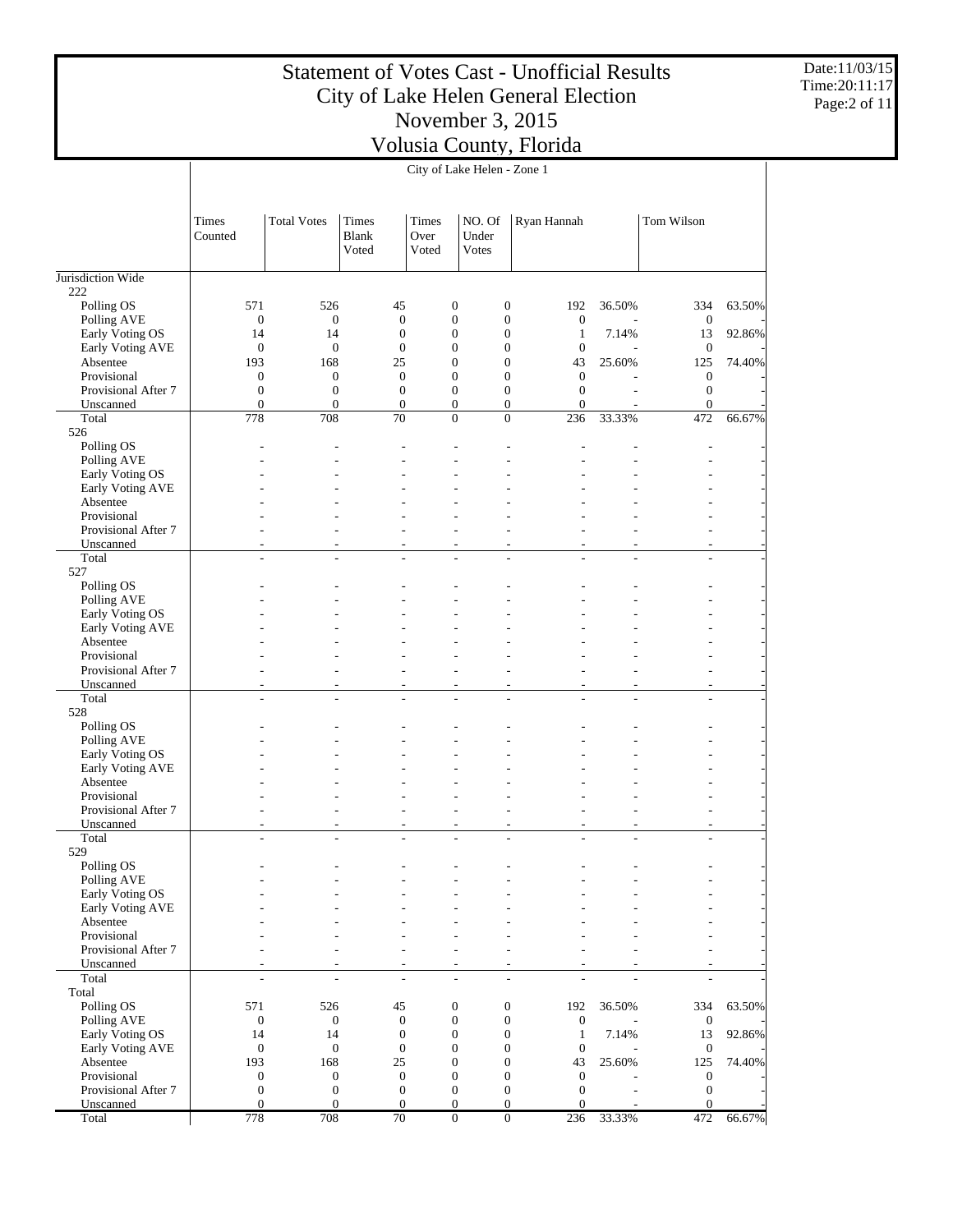Date:11/03/15 Time:20:11:17 Page:3 of 11

|                                |                          | City of Lake Helen - Zone 3 |                                       |                                      |                                      |                          |                          |                          |        |  |  |  |  |
|--------------------------------|--------------------------|-----------------------------|---------------------------------------|--------------------------------------|--------------------------------------|--------------------------|--------------------------|--------------------------|--------|--|--|--|--|
|                                | Times<br>Counted         | <b>Total Votes</b>          | <b>Times</b><br><b>Blank</b><br>Voted | <b>Times</b><br>Over<br>Voted        | NO. Of<br>Under<br>Votes             | Von Russell              |                          | Michael Woods            |        |  |  |  |  |
| Jurisdiction Wide              |                          |                             |                                       |                                      |                                      |                          |                          |                          |        |  |  |  |  |
| 222                            |                          |                             |                                       |                                      |                                      |                          |                          |                          |        |  |  |  |  |
| Polling OS                     | 571                      | 531                         | 40                                    | $\boldsymbol{0}$                     | $\boldsymbol{0}$                     | 250                      | 47.08%                   | 281                      | 52.92% |  |  |  |  |
| Polling AVE<br>Early Voting OS | $\mathbf{0}$<br>14       | $\boldsymbol{0}$<br>14      | $\mathbf{0}$<br>$\mathbf{0}$          | $\boldsymbol{0}$<br>$\boldsymbol{0}$ | $\boldsymbol{0}$<br>$\boldsymbol{0}$ | $\boldsymbol{0}$<br>3    | 21.43%                   | $\mathbf{0}$<br>11       | 78.57% |  |  |  |  |
| Early Voting AVE               | $\mathbf{0}$             | $\mathbf{0}$                | $\mathbf{0}$                          | $\boldsymbol{0}$                     | $\boldsymbol{0}$                     | $\boldsymbol{0}$         |                          | $\mathbf{0}$             |        |  |  |  |  |
| Absentee                       | 193                      | 172                         | 21                                    | $\boldsymbol{0}$                     | $\boldsymbol{0}$                     | 65                       | 37.79%                   | 107                      | 62.21% |  |  |  |  |
| Provisional                    | $\boldsymbol{0}$         | $\mathbf{0}$                | $\boldsymbol{0}$                      | $\boldsymbol{0}$                     | $\boldsymbol{0}$                     | $\mathbf{0}$             |                          | $\mathbf{0}$             |        |  |  |  |  |
| Provisional After 7            | $\boldsymbol{0}$         | $\mathbf{0}$                | $\mathbf{0}$                          | $\boldsymbol{0}$                     | $\boldsymbol{0}$                     | $\mathbf{0}$             |                          | $\boldsymbol{0}$         |        |  |  |  |  |
| Unscanned                      | $\boldsymbol{0}$         | $\mathbf{0}$                | $\boldsymbol{0}$                      | $\boldsymbol{0}$                     | $\boldsymbol{0}$                     | $\boldsymbol{0}$         |                          | $\overline{0}$           |        |  |  |  |  |
| Total                          | 778                      | 717                         | 61                                    | $\overline{0}$                       | $\overline{0}$                       | 318                      | 44.35%                   | 399                      | 55.65% |  |  |  |  |
| 526                            |                          |                             |                                       |                                      |                                      |                          |                          |                          |        |  |  |  |  |
| Polling OS<br>Polling AVE      |                          |                             |                                       |                                      |                                      |                          |                          |                          |        |  |  |  |  |
| Early Voting OS                |                          |                             |                                       |                                      |                                      |                          |                          |                          |        |  |  |  |  |
| Early Voting AVE               |                          |                             |                                       |                                      |                                      |                          |                          |                          |        |  |  |  |  |
| Absentee                       |                          |                             |                                       |                                      |                                      |                          |                          |                          |        |  |  |  |  |
| Provisional                    |                          |                             |                                       |                                      |                                      |                          |                          |                          |        |  |  |  |  |
| Provisional After 7            |                          | ٠                           | ٠                                     | ÷,                                   | ÷,                                   |                          |                          | $\overline{a}$           |        |  |  |  |  |
| Unscanned                      | L.                       | L.                          | ÷,                                    | $\overline{a}$                       | $\overline{a}$                       | ÷                        | $\overline{a}$           | $\overline{\phantom{a}}$ |        |  |  |  |  |
| Total                          | $\overline{\phantom{a}}$ | $\sim$                      | $\overline{a}$                        | $\overline{a}$                       | $\overline{a}$                       | $\sim$                   | $\overline{a}$           | $\sim$                   |        |  |  |  |  |
| 527                            |                          |                             |                                       |                                      |                                      |                          |                          |                          |        |  |  |  |  |
| Polling OS                     |                          |                             |                                       |                                      |                                      |                          |                          |                          |        |  |  |  |  |
| Polling AVE<br>Early Voting OS |                          |                             |                                       |                                      |                                      |                          |                          |                          |        |  |  |  |  |
| Early Voting AVE               |                          |                             |                                       |                                      |                                      |                          |                          |                          |        |  |  |  |  |
| Absentee                       |                          |                             |                                       |                                      |                                      |                          |                          |                          |        |  |  |  |  |
| Provisional                    |                          |                             |                                       |                                      |                                      |                          |                          |                          |        |  |  |  |  |
| Provisional After 7            |                          |                             |                                       |                                      | $\overline{a}$                       |                          |                          |                          |        |  |  |  |  |
| Unscanned                      |                          | ÷,                          | $\overline{a}$                        | $\overline{\phantom{a}}$             | $\overline{a}$                       | $\overline{\phantom{a}}$ | $\overline{\phantom{a}}$ | $\overline{a}$           |        |  |  |  |  |
| Total                          | L.                       | ÷                           | L.                                    | ÷.                                   | $\overline{a}$                       |                          | L.                       | L.                       |        |  |  |  |  |
| 528                            |                          |                             |                                       |                                      |                                      |                          |                          |                          |        |  |  |  |  |
| Polling OS                     |                          |                             |                                       |                                      |                                      |                          |                          |                          |        |  |  |  |  |
| Polling AVE<br>Early Voting OS |                          |                             |                                       |                                      |                                      |                          |                          |                          |        |  |  |  |  |
| Early Voting AVE               |                          |                             |                                       |                                      |                                      |                          |                          |                          |        |  |  |  |  |
| Absentee                       |                          |                             |                                       |                                      |                                      |                          |                          |                          |        |  |  |  |  |
| Provisional                    |                          |                             |                                       |                                      |                                      |                          |                          |                          |        |  |  |  |  |
| Provisional After 7            |                          | ÷                           | $\overline{a}$                        | $\overline{a}$                       | $\overline{a}$                       | $\overline{a}$           |                          | $\overline{a}$           |        |  |  |  |  |
| Unscanned                      |                          |                             | $\overline{a}$                        | ÷,                                   | $\overline{a}$                       | ÷,                       | ÷,                       | L,                       |        |  |  |  |  |
| Total                          | ٠                        | ÷.                          | $\overline{a}$                        | $\overline{a}$                       | $\overline{a}$                       | L.                       | $\overline{a}$           | L,                       |        |  |  |  |  |
| 529                            |                          |                             |                                       |                                      |                                      |                          |                          |                          |        |  |  |  |  |
| Polling OS                     |                          |                             |                                       |                                      |                                      |                          |                          |                          |        |  |  |  |  |
| Polling AVE<br>Early Voting OS |                          |                             |                                       |                                      |                                      |                          |                          |                          |        |  |  |  |  |
| Early Voting AVE               |                          |                             |                                       |                                      |                                      |                          |                          |                          |        |  |  |  |  |
| Absentee                       |                          |                             |                                       |                                      |                                      |                          |                          |                          |        |  |  |  |  |
| Provisional                    |                          |                             |                                       |                                      |                                      |                          |                          |                          |        |  |  |  |  |
| Provisional After 7            |                          |                             |                                       |                                      | $\overline{a}$                       |                          |                          | $\overline{a}$           |        |  |  |  |  |
| Unscanned                      |                          |                             | $\overline{\phantom{a}}$              | $\overline{\phantom{a}}$             | ÷,                                   |                          |                          | $\overline{\phantom{a}}$ |        |  |  |  |  |
| Total                          | ۰                        | ÷,                          | $\overline{a}$                        | ÷,                                   | $\overline{a}$                       | $\overline{a}$           | L.                       | $\overline{\phantom{a}}$ |        |  |  |  |  |
| Total                          |                          |                             |                                       |                                      |                                      |                          |                          |                          |        |  |  |  |  |
| Polling OS                     | 571<br>$\boldsymbol{0}$  | 531<br>$\boldsymbol{0}$     | 40                                    | $\boldsymbol{0}$<br>$\mathbf{0}$     | $\boldsymbol{0}$<br>$\mathbf{0}$     | 250                      | 47.08%                   | 281                      | 52.92% |  |  |  |  |
| Polling AVE<br>Early Voting OS | 14                       | 14                          | $\boldsymbol{0}$<br>$\mathbf{0}$      | $\boldsymbol{0}$                     | $\boldsymbol{0}$                     | $\mathbf{0}$<br>3        | 21.43%                   | $\boldsymbol{0}$<br>11   | 78.57% |  |  |  |  |
| Early Voting AVE               | $\mathbf{0}$             | $\mathbf{0}$                | $\boldsymbol{0}$                      | $\boldsymbol{0}$                     | $\boldsymbol{0}$                     | $\boldsymbol{0}$         |                          | $\mathbf{0}$             |        |  |  |  |  |
| Absentee                       | 193                      | 172                         | 21                                    | $\boldsymbol{0}$                     | $\boldsymbol{0}$                     | 65                       | 37.79%                   | 107                      | 62.21% |  |  |  |  |
| Provisional                    | $\boldsymbol{0}$         | $\mathbf{0}$                | $\boldsymbol{0}$                      | $\boldsymbol{0}$                     | $\boldsymbol{0}$                     | $\boldsymbol{0}$         |                          | $\mathbf{0}$             |        |  |  |  |  |
| Provisional After 7            | $\boldsymbol{0}$         | $\mathbf{0}$                | $\mathbf{0}$                          | $\boldsymbol{0}$                     | $\boldsymbol{0}$                     | $\mathbf{0}$             |                          | $\mathbf{0}$             |        |  |  |  |  |
| Unscanned                      | $\boldsymbol{0}$         | $\overline{0}$              | $\boldsymbol{0}$                      | $\mathbf{0}$                         | $\boldsymbol{0}$                     | $\overline{0}$           |                          | $\mathbf{0}$             |        |  |  |  |  |
| Total                          | 778                      | 717                         | 61                                    | $\boldsymbol{0}$                     | $\overline{0}$                       | 318                      | 44.35%                   | 399                      | 55.65% |  |  |  |  |

 $\mathbf{I}$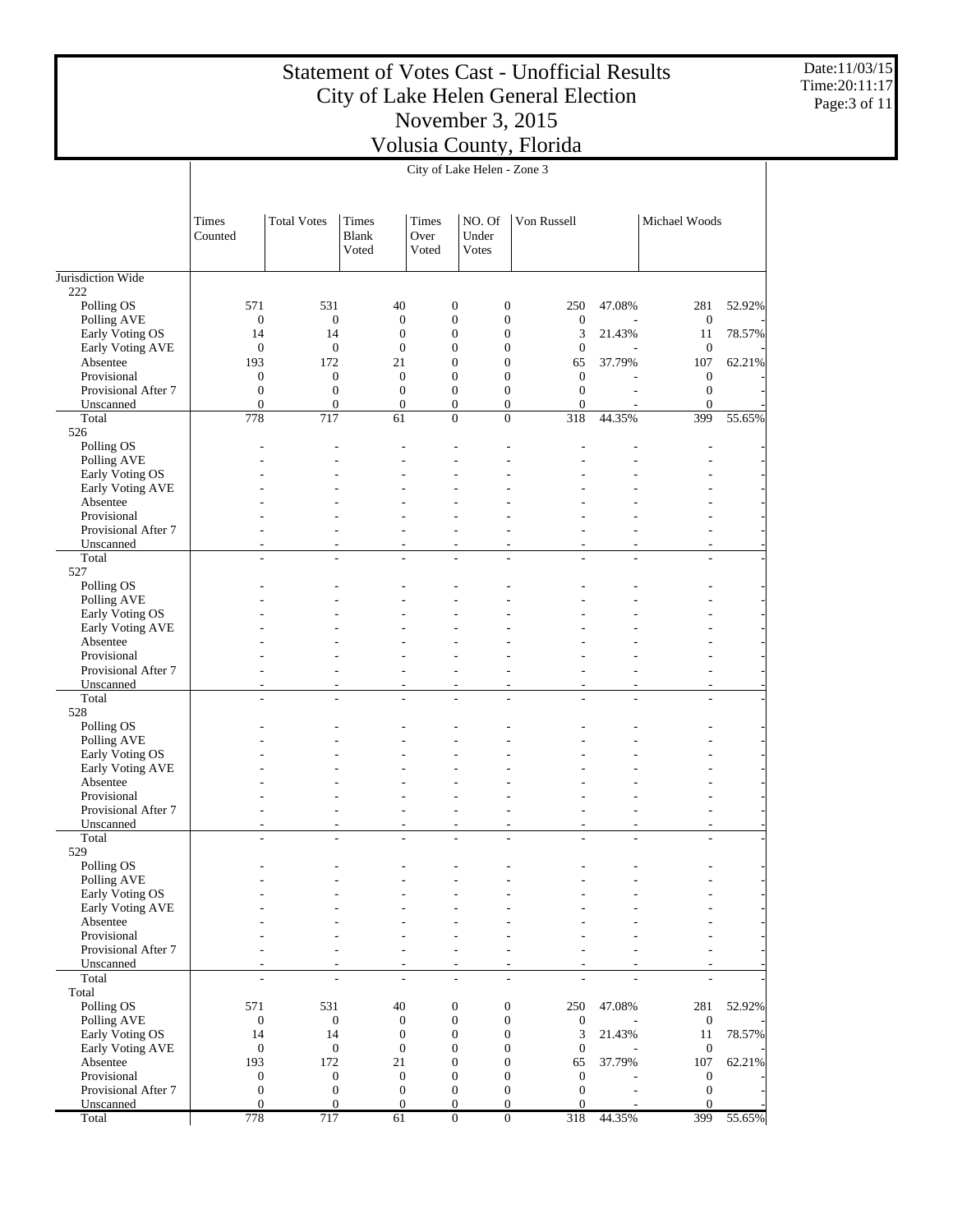Date:11/03/15 Time:20:11:17 Page:4 of 11

|                                     |                                      |                                |                                      |                        | City of Holly Hill - Charter Amendment 1                             |                                      |                                      |        |                              |        |
|-------------------------------------|--------------------------------------|--------------------------------|--------------------------------------|------------------------|----------------------------------------------------------------------|--------------------------------------|--------------------------------------|--------|------------------------------|--------|
|                                     | Times<br>Counted                     | <b>Total Votes</b>             | Times<br><b>Blank</b><br>Voted       | Times<br>Over<br>Voted | NO. Of<br>Under<br><b>V</b> otes                                     | <b>YES</b>                           |                                      |        | N <sub>O</sub>               |        |
| Jurisdiction Wide                   |                                      |                                |                                      |                        |                                                                      |                                      |                                      |        |                              |        |
| 222                                 |                                      |                                |                                      |                        |                                                                      |                                      |                                      |        |                              |        |
| Polling OS                          |                                      |                                |                                      |                        |                                                                      |                                      |                                      |        |                              |        |
| Polling AVE<br>Early Voting OS      |                                      |                                |                                      |                        |                                                                      |                                      |                                      |        |                              |        |
| Early Voting AVE                    |                                      |                                |                                      |                        |                                                                      |                                      |                                      |        |                              |        |
| Absentee                            |                                      |                                |                                      |                        |                                                                      |                                      |                                      |        |                              |        |
| Provisional                         |                                      |                                |                                      |                        |                                                                      |                                      |                                      |        | L,                           |        |
| Provisional After 7                 |                                      |                                | L,                                   |                        | ۰                                                                    |                                      |                                      |        | ۰                            |        |
| Unscanned                           | ٠                                    |                                | $\overline{\phantom{a}}$             |                        | ٠                                                                    | ٠                                    |                                      |        | ٠                            |        |
| Total<br>526                        | ÷,                                   | ÷                              | $\overline{a}$                       |                        | ÷,                                                                   | ÷,                                   | L.                                   |        | ÷.                           |        |
| Polling OS                          | 87                                   | 87                             | $\boldsymbol{0}$                     |                        | $\boldsymbol{0}$<br>$\boldsymbol{0}$                                 |                                      | 61                                   | 70.11% | 26                           | 29.89% |
| Polling AVE                         | $\boldsymbol{0}$                     | $\mathbf{0}$                   | $\boldsymbol{0}$                     |                        | $\boldsymbol{0}$<br>$\mathbf{0}$                                     |                                      | $\boldsymbol{0}$                     |        | $\mathbf{0}$                 |        |
| Early Voting OS                     | $\boldsymbol{0}$                     | $\mathbf{0}$                   | $\boldsymbol{0}$                     |                        | $\boldsymbol{0}$<br>$\mathbf{0}$                                     |                                      | $\boldsymbol{0}$                     |        | $\mathbf{0}$                 |        |
| Early Voting AVE                    | $\boldsymbol{0}$                     | $\mathbf{0}$                   | $\mathbf{0}$                         |                        | $\boldsymbol{0}$<br>$\mathbf{0}$                                     |                                      | $\boldsymbol{0}$                     |        | $\boldsymbol{0}$             |        |
| Absentee                            | 85                                   | 85                             | $\mathbf{0}$                         |                        | $\boldsymbol{0}$<br>$\mathbf{0}$                                     |                                      | 70                                   | 82.35% | 15                           | 17.65% |
| Provisional                         | $\boldsymbol{0}$                     | $\mathbf{0}$                   | $\mathbf{0}$                         |                        | $\boldsymbol{0}$<br>$\mathbf{0}$                                     |                                      | $\boldsymbol{0}$                     |        | $\mathbf{0}$                 |        |
| Provisional After 7<br>Unscanned    | $\boldsymbol{0}$<br>$\mathbf{0}$     | $\overline{0}$<br>$\mathbf{0}$ | $\boldsymbol{0}$<br>$\mathbf{0}$     |                        | $\boldsymbol{0}$<br>$\mathbf{0}$                                     | $\boldsymbol{0}$<br>$\boldsymbol{0}$ | $\boldsymbol{0}$<br>$\mathbf{0}$     |        | $\mathbf{0}$<br>$\theta$     |        |
| Total                               | 172                                  | 172                            | $\mathbf{0}$                         |                        | $\boldsymbol{0}$<br>$\mathbf{0}$                                     |                                      | 131                                  | 76.16% | 41                           | 23.84% |
| 527                                 |                                      |                                |                                      |                        |                                                                      |                                      |                                      |        |                              |        |
| Polling OS                          | 76                                   | 75                             | $\mathbf{1}$                         |                        | $\boldsymbol{0}$<br>$\mathbf{0}$                                     |                                      | 45                                   | 60.00% | 30                           | 40.00% |
| Polling AVE                         | $\boldsymbol{0}$                     | $\mathbf{0}$                   | $\boldsymbol{0}$                     |                        | $\boldsymbol{0}$<br>$\mathbf{0}$                                     |                                      | $\boldsymbol{0}$                     |        | $\mathbf{0}$                 |        |
| Early Voting OS                     | $\boldsymbol{0}$                     | $\mathbf{0}$                   | $\boldsymbol{0}$                     |                        | $\boldsymbol{0}$<br>$\mathbf{0}$                                     |                                      | $\boldsymbol{0}$                     |        | $\mathbf{0}$                 |        |
| Early Voting AVE                    | $\boldsymbol{0}$                     | $\mathbf{0}$                   | $\boldsymbol{0}$                     |                        | $\boldsymbol{0}$<br>$\mathbf{0}$                                     |                                      | $\boldsymbol{0}$                     |        | $\mathbf{0}$                 |        |
| Absentee<br>Provisional             | 138<br>0                             | 136<br>$\boldsymbol{0}$        | $\mathfrak{2}$<br>$\mathbf{0}$       |                        | $\boldsymbol{0}$<br>$\mathbf{0}$<br>$\boldsymbol{0}$<br>$\mathbf{0}$ |                                      | 114<br>$\boldsymbol{0}$              | 83.82% | 22<br>$\mathbf{0}$           | 16.18% |
| Provisional After 7                 | $\boldsymbol{0}$                     | $\overline{0}$                 | $\mathbf{0}$                         |                        | $\boldsymbol{0}$                                                     | $\boldsymbol{0}$                     | $\boldsymbol{0}$                     |        | $\mathbf{0}$                 |        |
| Unscanned                           | $\mathbf{0}$                         | $\mathbf{0}$                   | $\boldsymbol{0}$                     |                        | $\boldsymbol{0}$                                                     | $\boldsymbol{0}$                     | $\mathbf{0}$                         |        | $\theta$                     |        |
| Total                               | 214                                  | 211                            | 3                                    |                        | $\mathbf{0}$                                                         | $\mathbf{0}$                         | 159                                  | 75.36% | 52                           | 24.64% |
| 528                                 |                                      |                                |                                      |                        |                                                                      |                                      |                                      |        |                              |        |
| Polling OS                          | 83                                   | 82                             | $\mathbf{1}$                         |                        | $\boldsymbol{0}$<br>$\mathbf{0}$                                     |                                      | 44                                   | 53.66% | 38                           | 46.34% |
| Polling AVE                         | 0                                    | $\mathbf{0}$                   | $\boldsymbol{0}$                     |                        | $\boldsymbol{0}$<br>$\mathbf{0}$                                     |                                      | $\boldsymbol{0}$                     |        | $\mathbf{0}$                 |        |
| Early Voting OS<br>Early Voting AVE | $\boldsymbol{0}$<br>$\boldsymbol{0}$ | $\mathbf{0}$<br>$\mathbf{0}$   | $\boldsymbol{0}$<br>$\boldsymbol{0}$ |                        | $\boldsymbol{0}$<br>$\mathbf{0}$<br>$\boldsymbol{0}$<br>$\mathbf{0}$ |                                      | $\boldsymbol{0}$<br>$\boldsymbol{0}$ |        | $\mathbf{0}$<br>$\mathbf{0}$ |        |
| Absentee                            | 100                                  | 99                             | 1                                    |                        | $\boldsymbol{0}$<br>$\mathbf{0}$                                     |                                      | 78                                   | 78.79% | 21                           | 21.21% |
| Provisional                         | 0                                    | $\mathbf{0}$                   | $\overline{0}$                       |                        | $\boldsymbol{0}$<br>$\mathbf{0}$                                     |                                      | $\boldsymbol{0}$                     |        | $\mathbf{0}$                 |        |
| Provisional After 7                 | $\boldsymbol{0}$                     | $\mathbf{0}$                   | $\mathbf{0}$                         |                        | $\boldsymbol{0}$<br>$\boldsymbol{0}$                                 |                                      | $\boldsymbol{0}$                     |        | $\mathbf{0}$                 |        |
| Unscanned                           | 0                                    | $\overline{0}$                 | $\boldsymbol{0}$                     |                        | $\overline{0}$<br>$\mathbf{0}$                                       |                                      | $\overline{0}$                       |        | $\mathbf{0}$                 |        |
| Total                               | 183                                  | 181                            | $\overline{c}$                       |                        | $\mathbf{0}$<br>$\mathbf{0}$                                         |                                      | 122                                  | 67.40% | 59                           | 32.60% |
| 529                                 |                                      |                                |                                      |                        |                                                                      |                                      |                                      |        |                              |        |
| Polling OS<br>Polling AVE           | 89<br>$\boldsymbol{0}$               | 89<br>$\boldsymbol{0}$         | 0<br>$\boldsymbol{0}$                |                        | 0<br>$\boldsymbol{0}$                                                | 0<br>$\boldsymbol{0}$                | 47<br>$\boldsymbol{0}$               | 52.81% | 42<br>$\boldsymbol{0}$       | 47.19% |
| Early Voting OS                     | $\boldsymbol{0}$                     | $\mathbf{0}$                   | $\boldsymbol{0}$                     |                        | $\boldsymbol{0}$                                                     | $\boldsymbol{0}$                     | $\boldsymbol{0}$                     |        | $\mathbf{0}$                 |        |
| Early Voting AVE                    | $\boldsymbol{0}$                     | $\mathbf{0}$                   | $\boldsymbol{0}$                     |                        | $\boldsymbol{0}$                                                     | $\boldsymbol{0}$                     | $\boldsymbol{0}$                     |        | $\mathbf{0}$                 |        |
| Absentee                            | 101                                  | 99                             | $\mathfrak{2}$                       |                        | $\boldsymbol{0}$                                                     | $\boldsymbol{0}$                     | 84                                   | 84.85% | 15                           | 15.15% |
| Provisional                         | $\boldsymbol{0}$                     | $\boldsymbol{0}$               | $\boldsymbol{0}$                     |                        | $\boldsymbol{0}$                                                     | $\boldsymbol{0}$                     | $\boldsymbol{0}$                     |        | $\mathbf{0}$                 |        |
| Provisional After 7                 | $\boldsymbol{0}$                     | $\mathbf{0}$                   | $\boldsymbol{0}$                     |                        | $\boldsymbol{0}$                                                     | $\boldsymbol{0}$                     | $\boldsymbol{0}$                     |        | $\mathbf{0}$                 |        |
| Unscanned                           | $\mathbf{0}$<br>190                  | $\mathbf{0}$                   | $\boldsymbol{0}$                     |                        | $\boldsymbol{0}$<br>$\boldsymbol{0}$                                 | $\boldsymbol{0}$                     | $\boldsymbol{0}$                     |        | $\mathbf{0}$                 |        |
| Total<br>Total                      |                                      | 188                            | $\overline{c}$                       |                        | $\boldsymbol{0}$                                                     |                                      | 131                                  | 69.68% | 57                           | 30.32% |
| Polling OS                          | 335                                  | 333                            | $\mathfrak{2}$                       |                        | $\boldsymbol{0}$<br>$\boldsymbol{0}$                                 |                                      | 197                                  | 59.16% | 136                          | 40.84% |
| Polling AVE                         | 0                                    | $\boldsymbol{0}$               | $\boldsymbol{0}$                     |                        | $\boldsymbol{0}$                                                     | $\boldsymbol{0}$                     | $\boldsymbol{0}$                     |        | $\mathbf{0}$                 |        |
| Early Voting OS                     | $\boldsymbol{0}$                     | $\mathbf{0}$                   | $\boldsymbol{0}$                     |                        | $\boldsymbol{0}$                                                     | $\boldsymbol{0}$                     | $\boldsymbol{0}$                     |        | $\mathbf{0}$                 |        |
| Early Voting AVE                    | $\boldsymbol{0}$                     | $\mathbf{0}$                   | $\boldsymbol{0}$                     |                        | $\boldsymbol{0}$                                                     | $\boldsymbol{0}$                     | $\boldsymbol{0}$                     |        | $\mathbf{0}$                 |        |
| Absentee                            | 424                                  | 419                            | 5                                    |                        | $\boldsymbol{0}$                                                     | $\boldsymbol{0}$                     | 346                                  | 82.58% | 73                           | 17.42% |
| Provisional                         | 0                                    | $\boldsymbol{0}$               | $\boldsymbol{0}$                     |                        | $\boldsymbol{0}$                                                     | $\boldsymbol{0}$                     | $\boldsymbol{0}$                     |        | $\mathbf{0}$                 |        |
| Provisional After 7                 | $\boldsymbol{0}$<br>$\mathbf{0}$     | $\mathbf{0}$<br>$\mathbf{0}$   | $\boldsymbol{0}$<br>$\boldsymbol{0}$ |                        | $\boldsymbol{0}$<br>$\boldsymbol{0}$<br>$\boldsymbol{0}$             | $\boldsymbol{0}$                     | $\boldsymbol{0}$<br>$\mathbf{0}$     |        | $\mathbf{0}$<br>$\theta$     |        |
| Unscanned<br>Total                  | 759                                  | 752                            | 7                                    |                        | $\overline{0}$                                                       | $\boldsymbol{0}$                     | 543                                  | 72.21% | 209                          | 27.79% |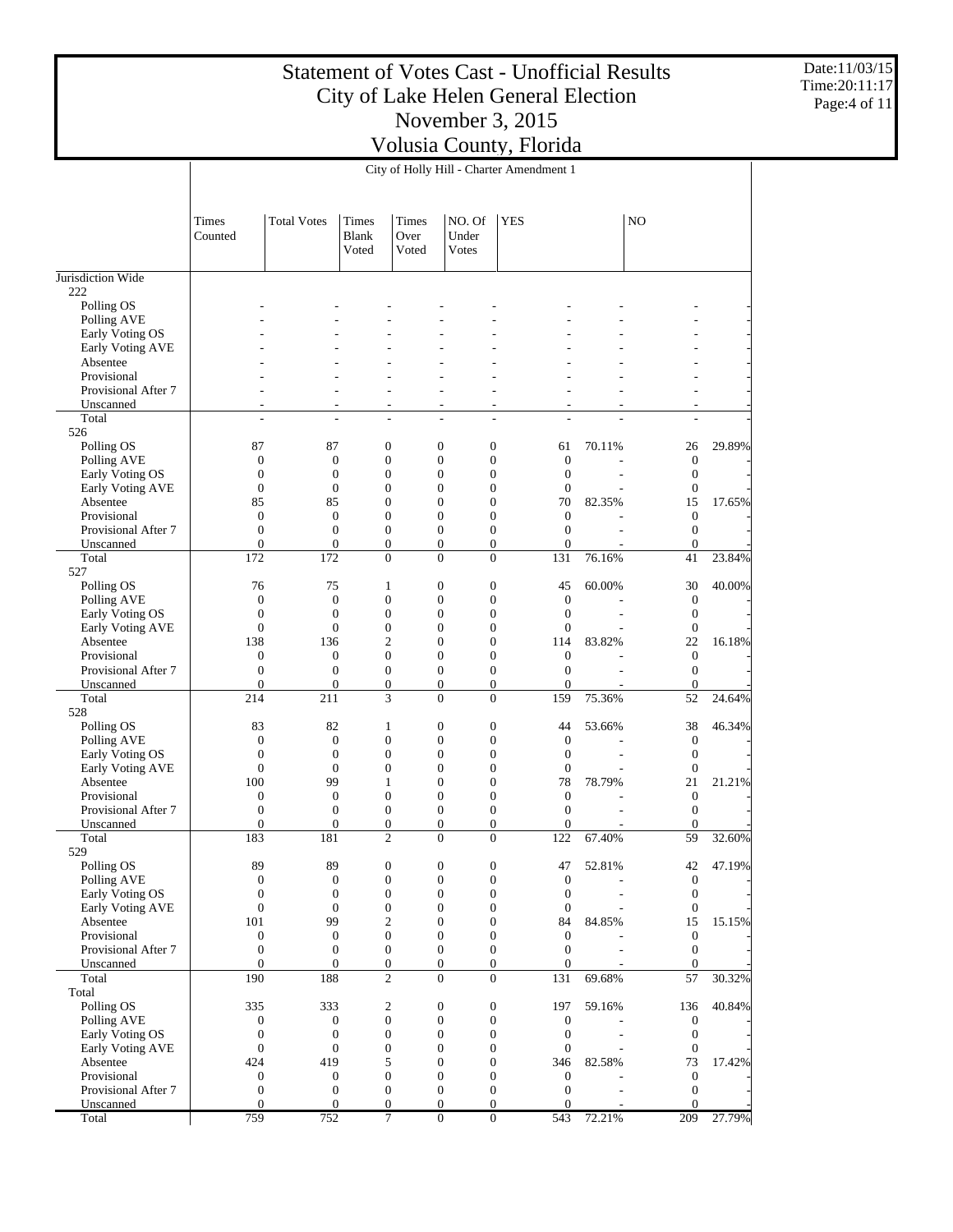Date:11/03/15 Time:20:11:17 Page:5 of 11

|                                     |                                      |                                  |                                      |                        |                                  | City of Holly Hill - Charter Amendment 2                                     |        |                                  |        |
|-------------------------------------|--------------------------------------|----------------------------------|--------------------------------------|------------------------|----------------------------------|------------------------------------------------------------------------------|--------|----------------------------------|--------|
|                                     | Times<br>Counted                     | <b>Total Votes</b>               | <b>Times</b><br>Blank<br>Voted       | Times<br>Over<br>Voted | NO. Of<br>Under<br><b>V</b> otes | <b>YES</b>                                                                   |        | N <sub>O</sub>                   |        |
| Jurisdiction Wide                   |                                      |                                  |                                      |                        |                                  |                                                                              |        |                                  |        |
| 222                                 |                                      |                                  |                                      |                        |                                  |                                                                              |        |                                  |        |
| Polling OS                          |                                      |                                  |                                      |                        |                                  |                                                                              |        |                                  |        |
| Polling AVE                         |                                      |                                  |                                      |                        |                                  |                                                                              |        |                                  |        |
| Early Voting OS                     |                                      |                                  |                                      |                        |                                  |                                                                              |        |                                  |        |
| Early Voting AVE<br>Absentee        |                                      |                                  |                                      |                        |                                  |                                                                              |        |                                  |        |
| Provisional                         |                                      |                                  |                                      |                        |                                  |                                                                              |        |                                  |        |
| Provisional After 7                 |                                      |                                  |                                      |                        |                                  |                                                                              |        |                                  |        |
| Unscanned                           | L,                                   | ÷,                               | $\overline{a}$                       |                        | ٠                                | $\overline{a}$                                                               |        | ÷,                               |        |
| Total                               | ÷,                                   | ÷,                               | $\sim$                               |                        | $\overline{a}$                   | $\overline{a}$                                                               |        | L,                               |        |
| 526                                 |                                      |                                  |                                      |                        |                                  |                                                                              |        |                                  |        |
| Polling OS                          | 87                                   | 85                               | $\mathfrak{2}$                       |                        | $\mathbf{0}$                     | $\boldsymbol{0}$<br>44                                                       | 51.76% | 41                               | 48.24% |
| Polling AVE                         | $\boldsymbol{0}$                     | $\boldsymbol{0}$                 | $\boldsymbol{0}$                     |                        | $\mathbf{0}$                     | $\mathbf{0}$<br>$\boldsymbol{0}$                                             |        | $\mathbf{0}$                     |        |
| Early Voting OS                     | $\mathbf{0}$                         | $\boldsymbol{0}$                 | $\mathbf{0}$                         |                        | $\mathbf{0}$                     | $\boldsymbol{0}$<br>$\mathbf{0}$                                             |        | $\mathbf{0}$                     |        |
| Early Voting AVE                    | $\mathbf{0}$                         | $\boldsymbol{0}$                 | $\boldsymbol{0}$                     |                        | $\overline{0}$                   | $\boldsymbol{0}$<br>$\mathbf{0}$                                             |        | $\mathbf{0}$                     |        |
| Absentee                            | 85                                   | 74                               | 10                                   |                        | 1                                | $\boldsymbol{0}$<br>21                                                       | 28.38% | 53                               | 71.62% |
| Provisional<br>Provisional After 7  | $\mathbf{0}$<br>$\mathbf{0}$         | $\mathbf{0}$<br>$\boldsymbol{0}$ | $\mathbf{0}$<br>$\boldsymbol{0}$     |                        | $\overline{0}$<br>$\mathbf{0}$   | $\mathbf{0}$<br>$\boldsymbol{0}$<br>$\boldsymbol{0}$<br>$\mathbf{0}$         |        | $\mathbf{0}$<br>$\mathbf{0}$     |        |
| Unscanned                           | $\mathbf{0}$                         | $\overline{0}$                   | $\boldsymbol{0}$                     |                        | $\overline{0}$                   | $\boldsymbol{0}$<br>$\boldsymbol{0}$                                         |        | $\mathbf{0}$                     |        |
| Total                               | 172                                  | 159                              | 12                                   |                        | 1                                | $\overline{0}$<br>65                                                         | 40.88% | 94                               | 59.12% |
| 527                                 |                                      |                                  |                                      |                        |                                  |                                                                              |        |                                  |        |
| Polling OS                          | 76                                   | 75                               | $\mathbf{1}$                         |                        | $\mathbf{0}$                     | $\boldsymbol{0}$<br>24                                                       | 32.00% | 51                               | 68.00% |
| Polling AVE                         | $\boldsymbol{0}$                     | $\mathbf{0}$                     | $\boldsymbol{0}$                     |                        | $\boldsymbol{0}$                 | $\boldsymbol{0}$<br>$\boldsymbol{0}$                                         |        | $\boldsymbol{0}$                 |        |
| Early Voting OS                     | $\mathbf{0}$                         | $\boldsymbol{0}$                 | $\mathbf{0}$                         |                        | $\mathbf{0}$                     | $\boldsymbol{0}$<br>$\mathbf{0}$                                             |        | $\mathbf{0}$                     |        |
| Early Voting AVE                    | $\mathbf{0}$                         | $\boldsymbol{0}$                 | $\mathbf{0}$                         |                        | $\overline{0}$                   | $\boldsymbol{0}$<br>$\boldsymbol{0}$                                         |        | $\boldsymbol{0}$                 |        |
| Absentee                            | 138                                  | 135                              | 3                                    |                        | $\boldsymbol{0}$                 | $\boldsymbol{0}$<br>35                                                       | 25.93% | 100                              | 74.07% |
| Provisional                         | $\mathbf{0}$                         | $\boldsymbol{0}$                 | $\boldsymbol{0}$                     |                        | $\mathbf{0}$                     | $\boldsymbol{0}$<br>$\boldsymbol{0}$                                         |        | $\mathbf{0}$                     |        |
| Provisional After 7                 | $\mathbf{0}$                         | $\boldsymbol{0}$                 | $\boldsymbol{0}$                     |                        | $\mathbf{0}$                     | $\boldsymbol{0}$<br>$\mathbf{0}$                                             |        | $\mathbf{0}$                     |        |
| Unscanned                           | $\mathbf{0}$                         | $\overline{0}$                   | $\boldsymbol{0}$                     |                        | $\overline{0}$                   | $\boldsymbol{0}$<br>$\mathbf{0}$                                             |        | $\boldsymbol{0}$                 |        |
| Total                               | 214                                  | 210                              | $\overline{4}$                       |                        | $\overline{0}$                   | $\overline{0}$<br>59                                                         | 28.10% | 151                              | 71.90% |
| 528<br>Polling OS                   | 83                                   | 82                               | $\mathbf{1}$                         |                        | $\mathbf{0}$                     | $\boldsymbol{0}$<br>26                                                       | 31.71% | 56                               | 68.29% |
| Polling AVE                         | $\mathbf{0}$                         | $\mathbf{0}$                     | $\boldsymbol{0}$                     |                        | $\boldsymbol{0}$                 | $\boldsymbol{0}$<br>$\mathbf{0}$                                             |        | $\mathbf{0}$                     |        |
| Early Voting OS                     | $\mathbf{0}$                         | $\boldsymbol{0}$                 | $\mathbf{0}$                         |                        | $\mathbf{0}$                     | $\boldsymbol{0}$<br>$\mathbf{0}$                                             |        | $\mathbf{0}$                     |        |
| Early Voting AVE                    | $\mathbf{0}$                         | $\boldsymbol{0}$                 | $\boldsymbol{0}$                     |                        | $\overline{0}$                   | $\boldsymbol{0}$<br>$\boldsymbol{0}$                                         |        | $\boldsymbol{0}$                 |        |
| Absentee                            | 100                                  | 97                               | 3                                    |                        | $\mathbf{0}$                     | $\boldsymbol{0}$<br>22                                                       | 22.68% | 75                               | 77.32% |
| Provisional                         | $\overline{0}$                       | $\mathbf{0}$                     | $\mathbf{0}$                         |                        | $\overline{0}$                   | $\boldsymbol{0}$<br>$\boldsymbol{0}$                                         |        | $\mathbf{0}$                     |        |
| Provisional After 7                 | $\mathbf{0}$                         | $\boldsymbol{0}$                 | $\boldsymbol{0}$                     |                        | $\mathbf{0}$                     | $\boldsymbol{0}$<br>$\boldsymbol{0}$                                         |        | $\mathbf{0}$                     |        |
| Unscanned                           | $\overline{0}$                       | $\overline{0}$                   | $\boldsymbol{0}$                     |                        | $\mathbf{0}$                     | $\boldsymbol{0}$<br>$\boldsymbol{0}$                                         |        | $\mathbf{0}$                     |        |
| Total                               | 183                                  | 179                              | $\overline{4}$                       |                        | $\overline{0}$                   | $\overline{0}$<br>48                                                         | 26.82% | 131                              | 73.18% |
| 529                                 |                                      |                                  |                                      |                        |                                  |                                                                              |        |                                  |        |
| Polling OS                          | 89                                   | 89                               | $\boldsymbol{0}$                     |                        | $\boldsymbol{0}$                 | 0<br>18                                                                      | 20.22% | 71                               | 79.78% |
| Polling AVE                         | $\boldsymbol{0}$                     | $\boldsymbol{0}$                 | $\boldsymbol{0}$                     |                        | $\boldsymbol{0}$                 | $\boldsymbol{0}$<br>$\boldsymbol{0}$                                         |        | $\boldsymbol{0}$                 |        |
| Early Voting OS<br>Early Voting AVE | $\boldsymbol{0}$<br>$\boldsymbol{0}$ | $\mathbf{0}$<br>$\boldsymbol{0}$ | $\boldsymbol{0}$<br>$\boldsymbol{0}$ |                        | $\mathbf{0}$<br>$\boldsymbol{0}$ | $\boldsymbol{0}$<br>$\boldsymbol{0}$<br>$\boldsymbol{0}$<br>$\boldsymbol{0}$ |        | $\mathbf{0}$<br>$\boldsymbol{0}$ |        |
| Absentee                            | 101                                  | 98                               | 3                                    |                        | $\mathbf{0}$                     | $\boldsymbol{0}$<br>30                                                       | 30.61% | 68                               | 69.39% |
| Provisional                         | $\boldsymbol{0}$                     | $\boldsymbol{0}$                 | $\boldsymbol{0}$                     |                        | $\mathbf{0}$                     | $\boldsymbol{0}$<br>$\boldsymbol{0}$                                         |        | $\mathbf{0}$                     |        |
| Provisional After 7                 | $\boldsymbol{0}$                     | $\boldsymbol{0}$                 | $\boldsymbol{0}$                     |                        | $\boldsymbol{0}$                 | $\boldsymbol{0}$<br>$\boldsymbol{0}$                                         |        | $\boldsymbol{0}$                 |        |
| Unscanned                           | $\mathbf{0}$                         | $\mathbf{0}$                     | $\boldsymbol{0}$                     |                        | $\boldsymbol{0}$                 | $\boldsymbol{0}$<br>$\mathbf{0}$                                             |        | $\mathbf{0}$                     |        |
| Total                               | 190                                  | 187                              | 3                                    |                        | $\overline{0}$                   | $\boldsymbol{0}$<br>48                                                       | 25.67% | 139                              | 74.33% |
| Total                               |                                      |                                  |                                      |                        |                                  |                                                                              |        |                                  |        |
| Polling OS                          | 335                                  | 331                              | $\overline{4}$                       |                        | $\boldsymbol{0}$                 | $\boldsymbol{0}$<br>112                                                      | 33.84% | 219                              | 66.16% |
| Polling AVE                         | $\boldsymbol{0}$                     | $\boldsymbol{0}$                 | $\boldsymbol{0}$                     |                        | $\boldsymbol{0}$                 | $\boldsymbol{0}$<br>$\mathbf{0}$                                             |        | $\boldsymbol{0}$                 |        |
| Early Voting OS                     | $\boldsymbol{0}$                     | $\boldsymbol{0}$                 | $\boldsymbol{0}$                     |                        | $\mathbf{0}$                     | $\boldsymbol{0}$<br>$\boldsymbol{0}$                                         |        | $\mathbf{0}$                     |        |
| Early Voting AVE                    | $\boldsymbol{0}$                     | $\boldsymbol{0}$                 | $\boldsymbol{0}$                     |                        | $\mathbf{0}$                     | $\boldsymbol{0}$<br>$\boldsymbol{0}$                                         |        | $\boldsymbol{0}$                 |        |
| Absentee                            | 424                                  | 404                              | 19                                   |                        | 1                                | $\boldsymbol{0}$<br>108                                                      | 26.73% | 296                              | 73.27% |
| Provisional                         | $\boldsymbol{0}$                     | $\boldsymbol{0}$                 | $\boldsymbol{0}$                     |                        | $\boldsymbol{0}$                 | $\boldsymbol{0}$<br>$\mathbf{0}$                                             |        | $\boldsymbol{0}$                 |        |
| Provisional After 7                 | $\boldsymbol{0}$<br>$\mathbf{0}$     | $\boldsymbol{0}$<br>$\mathbf{0}$ | $\boldsymbol{0}$<br>$\boldsymbol{0}$ |                        | $\mathbf{0}$<br>$\mathbf{0}$     | $\boldsymbol{0}$<br>$\boldsymbol{0}$<br>$\boldsymbol{0}$<br>$\mathbf{0}$     |        | $\boldsymbol{0}$<br>$\mathbf{0}$ |        |
| Unscanned<br>Total                  | 759                                  | 735                              | 23                                   |                        | $\mathbf{1}$                     | $\overline{0}$<br>220                                                        | 29.93% | 515                              | 70.07% |
|                                     |                                      |                                  |                                      |                        |                                  |                                                                              |        |                                  |        |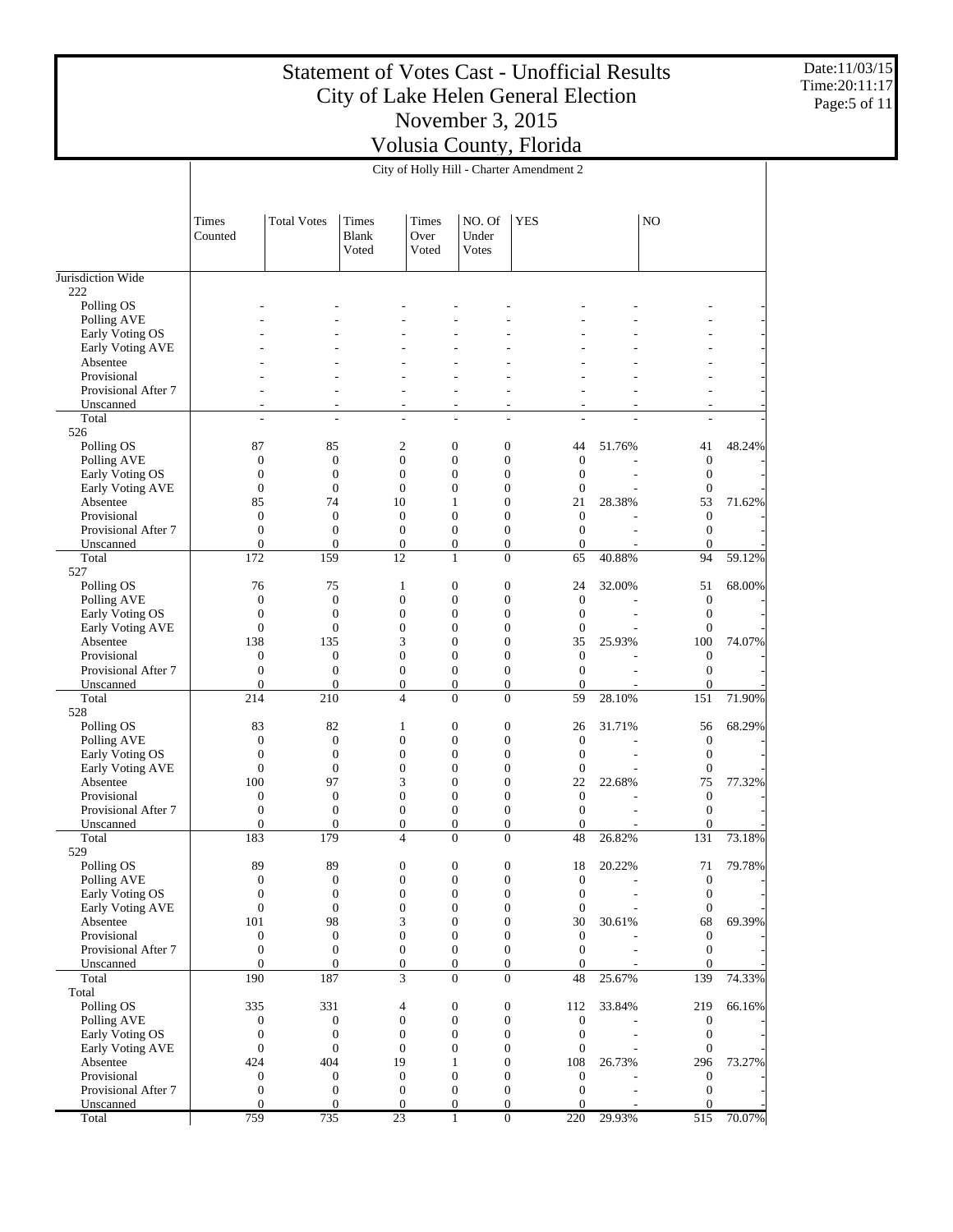Date:11/03/15 Time:20:11:18 Page:6 of 11

|                                     |                                      |                                      |                                |                                      | City of Holly Hill - Charter Amendment 3 |                                      |                                      |        |                                  |        |
|-------------------------------------|--------------------------------------|--------------------------------------|--------------------------------|--------------------------------------|------------------------------------------|--------------------------------------|--------------------------------------|--------|----------------------------------|--------|
|                                     | <b>Times</b><br>Counted              | <b>Total Votes</b>                   | Times<br><b>Blank</b><br>Voted | <b>Times</b><br>Over<br>Voted        | NO. Of<br>Under<br><b>V</b> otes         | <b>YES</b>                           |                                      |        | N <sub>O</sub>                   |        |
| Jurisdiction Wide                   |                                      |                                      |                                |                                      |                                          |                                      |                                      |        |                                  |        |
| 222                                 |                                      |                                      |                                |                                      |                                          |                                      |                                      |        |                                  |        |
| Polling OS                          |                                      |                                      |                                |                                      |                                          |                                      |                                      |        |                                  |        |
| Polling AVE                         |                                      |                                      |                                |                                      |                                          |                                      |                                      |        |                                  |        |
| Early Voting OS<br>Early Voting AVE |                                      |                                      |                                |                                      |                                          |                                      |                                      |        |                                  |        |
| Absentee                            |                                      |                                      |                                |                                      |                                          |                                      |                                      |        |                                  |        |
| Provisional                         |                                      |                                      |                                |                                      |                                          |                                      |                                      |        |                                  |        |
| Provisional After 7                 |                                      |                                      |                                |                                      |                                          |                                      |                                      |        |                                  |        |
| Unscanned                           |                                      | ٠<br>٠                               |                                | $\overline{a}$                       | $\overline{\phantom{a}}$                 | $\overline{\phantom{a}}$             |                                      |        | $\overline{a}$                   |        |
| Total                               | ÷,                                   | $\overline{\phantom{a}}$             |                                | $\overline{\phantom{a}}$             | $\sim$                                   | $\sim$                               |                                      |        | L,                               |        |
| 526                                 |                                      |                                      |                                |                                      |                                          |                                      |                                      |        |                                  |        |
| Polling OS                          | 87                                   | 87                                   |                                | $\boldsymbol{0}$                     | $\mathbf{0}$                             | $\boldsymbol{0}$                     | 56                                   | 64.37% | 31                               | 35.63% |
| Polling AVE                         | $\boldsymbol{0}$                     | $\boldsymbol{0}$<br>$\boldsymbol{0}$ |                                | $\boldsymbol{0}$<br>$\boldsymbol{0}$ | $\mathbf{0}$<br>$\mathbf{0}$             | $\boldsymbol{0}$<br>$\boldsymbol{0}$ | $\boldsymbol{0}$<br>$\boldsymbol{0}$ |        | $\boldsymbol{0}$<br>$\mathbf{0}$ |        |
| Early Voting OS<br>Early Voting AVE | $\boldsymbol{0}$<br>$\boldsymbol{0}$ | $\boldsymbol{0}$                     |                                | $\boldsymbol{0}$                     | $\overline{0}$                           | $\boldsymbol{0}$                     | $\boldsymbol{0}$                     |        | $\boldsymbol{0}$                 |        |
| Absentee                            | 85                                   | 83                                   |                                | $\overline{c}$                       | $\mathbf{0}$                             | $\boldsymbol{0}$                     | 54                                   | 65.06% | 29                               | 34.94% |
| Provisional                         | $\boldsymbol{0}$                     | $\boldsymbol{0}$                     |                                | $\boldsymbol{0}$                     | $\overline{0}$                           | $\boldsymbol{0}$                     | $\boldsymbol{0}$                     |        | $\mathbf{0}$                     |        |
| Provisional After 7                 | $\boldsymbol{0}$                     | $\boldsymbol{0}$                     |                                | $\boldsymbol{0}$                     | $\boldsymbol{0}$                         | $\boldsymbol{0}$                     | $\boldsymbol{0}$                     |        | $\mathbf{0}$                     |        |
| Unscanned                           | $\mathbf{0}$                         | $\mathbf{0}$                         |                                | $\boldsymbol{0}$                     | $\overline{0}$                           | $\mathbf{0}$                         | $\mathbf{0}$                         |        | $\mathbf{0}$                     |        |
| Total                               | 172                                  | 170                                  |                                | $\overline{c}$                       | $\overline{0}$                           | $\overline{0}$                       | 110                                  | 64.71% | 60                               | 35.29% |
| 527                                 |                                      |                                      |                                |                                      |                                          |                                      |                                      |        |                                  |        |
| Polling OS                          | 76                                   | 73                                   |                                | 3                                    | $\mathbf{0}$                             | $\boldsymbol{0}$                     | 30                                   | 41.10% | 43                               | 58.90% |
| Polling AVE                         | $\boldsymbol{0}$                     | $\boldsymbol{0}$                     |                                | $\boldsymbol{0}$                     | $\boldsymbol{0}$                         | $\boldsymbol{0}$                     | $\boldsymbol{0}$                     |        | $\mathbf{0}$                     |        |
| Early Voting OS                     | $\boldsymbol{0}$                     | $\boldsymbol{0}$                     |                                | $\boldsymbol{0}$                     | $\mathbf{0}$                             | $\boldsymbol{0}$                     | $\mathbf{0}$                         |        | $\mathbf{0}$                     |        |
| Early Voting AVE<br>Absentee        | $\boldsymbol{0}$<br>138              | $\boldsymbol{0}$<br>133              |                                | $\boldsymbol{0}$<br>5                | $\overline{0}$<br>$\mathbf{0}$           | $\boldsymbol{0}$<br>$\boldsymbol{0}$ | $\boldsymbol{0}$<br>82               | 61.65% | $\boldsymbol{0}$<br>51           | 38.35% |
| Provisional                         | $\boldsymbol{0}$                     | $\boldsymbol{0}$                     |                                | $\boldsymbol{0}$                     | $\overline{0}$                           | $\boldsymbol{0}$                     | $\boldsymbol{0}$                     |        | $\mathbf{0}$                     |        |
| Provisional After 7                 | $\boldsymbol{0}$                     | $\boldsymbol{0}$                     |                                | $\boldsymbol{0}$                     | $\boldsymbol{0}$                         | $\boldsymbol{0}$                     | $\mathbf{0}$                         |        | $\mathbf{0}$                     |        |
| Unscanned                           | $\mathbf{0}$                         | $\mathbf{0}$                         |                                | $\boldsymbol{0}$                     | $\mathbf{0}$                             | $\boldsymbol{0}$                     | $\boldsymbol{0}$                     |        | $\mathbf{0}$                     |        |
| Total                               | 214                                  | 206                                  |                                | 8                                    | $\overline{0}$                           | $\mathbf{0}$                         | 112                                  | 54.37% | 94                               | 45.63% |
| 528                                 |                                      |                                      |                                |                                      |                                          |                                      |                                      |        |                                  |        |
| Polling OS                          | 83                                   | 82                                   |                                | $\mathbf{1}$                         | $\mathbf{0}$                             | $\boldsymbol{0}$                     | 38                                   | 46.34% | 44                               | 53.66% |
| Polling AVE                         | $\boldsymbol{0}$                     | $\boldsymbol{0}$                     |                                | $\boldsymbol{0}$                     | $\boldsymbol{0}$                         | $\boldsymbol{0}$                     | $\boldsymbol{0}$                     |        | $\mathbf{0}$                     |        |
| Early Voting OS                     | $\boldsymbol{0}$                     | $\boldsymbol{0}$                     |                                | $\boldsymbol{0}$<br>$\boldsymbol{0}$ | $\mathbf{0}$<br>$\overline{0}$           | $\boldsymbol{0}$                     | $\boldsymbol{0}$                     |        | $\boldsymbol{0}$                 |        |
| Early Voting AVE<br>Absentee        | $\boldsymbol{0}$<br>100              | $\boldsymbol{0}$<br>97               |                                | 3                                    | $\mathbf{0}$                             | $\boldsymbol{0}$<br>$\boldsymbol{0}$ | $\boldsymbol{0}$<br>64               | 65.98% | $\mathbf{0}$<br>33               | 34.02% |
| Provisional                         | $\boldsymbol{0}$                     | $\boldsymbol{0}$                     |                                | $\boldsymbol{0}$                     | $\overline{0}$                           | $\boldsymbol{0}$                     | $\boldsymbol{0}$                     |        | $\mathbf{0}$                     |        |
| Provisional After 7                 | $\boldsymbol{0}$                     | $\boldsymbol{0}$                     |                                | $\boldsymbol{0}$                     | $\mathbf{0}$                             | $\boldsymbol{0}$                     | $\mathbf{0}$                         |        | $\mathbf{0}$                     |        |
| Unscanned                           | $\mathbf{0}$                         | $\boldsymbol{0}$                     |                                | $\boldsymbol{0}$                     | $\mathbf{0}$                             | $\boldsymbol{0}$                     | $\overline{0}$                       |        | $\overline{0}$                   |        |
| Total                               | 183                                  | 179                                  |                                | $\overline{4}$                       | $\mathbf{0}$                             | $\mathbf{0}$                         | 102                                  | 56.98% | 77                               | 43.02% |
| 529                                 |                                      |                                      |                                |                                      |                                          |                                      |                                      |        |                                  |        |
| Polling OS                          | 89                                   | 89                                   |                                | $\boldsymbol{0}$                     | $\bf{0}$                                 | 0                                    | 35                                   | 39.33% | 54                               | 60.67% |
| Polling AVE                         | $\boldsymbol{0}$                     | $\boldsymbol{0}$                     |                                | $\boldsymbol{0}$                     | $\boldsymbol{0}$                         | $\boldsymbol{0}$                     | $\mathbf{0}$                         |        | $\mathbf{0}$                     |        |
| Early Voting OS                     | $\boldsymbol{0}$                     | $\boldsymbol{0}$                     |                                | $\boldsymbol{0}$                     | $\boldsymbol{0}$                         | $\boldsymbol{0}$                     | $\boldsymbol{0}$                     |        | $\boldsymbol{0}$                 |        |
| Early Voting AVE<br>Absentee        | $\boldsymbol{0}$<br>101              | $\boldsymbol{0}$<br>97               |                                | $\boldsymbol{0}$<br>4                | $\boldsymbol{0}$<br>$\boldsymbol{0}$     | $\boldsymbol{0}$<br>$\boldsymbol{0}$ | $\boldsymbol{0}$<br>70               | 72.16% | $\boldsymbol{0}$<br>27           | 27.84% |
| Provisional                         | $\boldsymbol{0}$                     | $\boldsymbol{0}$                     |                                | $\boldsymbol{0}$                     | $\boldsymbol{0}$                         | $\boldsymbol{0}$                     | $\boldsymbol{0}$                     |        | $\mathbf{0}$                     |        |
| Provisional After 7                 | $\boldsymbol{0}$                     | $\boldsymbol{0}$                     |                                | $\boldsymbol{0}$                     | $\mathbf{0}$                             | $\mathbf{0}$                         | $\mathbf{0}$                         |        | $\boldsymbol{0}$                 |        |
| Unscanned                           | $\mathbf{0}$                         | $\mathbf{0}$                         |                                | $\boldsymbol{0}$                     | $\mathbf{0}$                             | $\mathbf{0}$                         | $\overline{0}$                       |        | $\boldsymbol{0}$                 |        |
| Total                               | 190                                  | 186                                  |                                | 4                                    | $\mathbf{0}$                             | $\mathbf{0}$                         | 105                                  | 56.45% | 81                               | 43.55% |
| Total                               |                                      |                                      |                                |                                      |                                          |                                      |                                      |        |                                  |        |
| Polling OS                          | 335                                  | 331                                  |                                | 4                                    | $\boldsymbol{0}$                         | $\boldsymbol{0}$                     | 159                                  | 48.04% | 172                              | 51.96% |
| Polling AVE                         | $\boldsymbol{0}$                     | $\boldsymbol{0}$                     |                                | $\boldsymbol{0}$                     | $\mathbf{0}$                             | $\mathbf{0}$                         | $\mathbf{0}$                         |        | $\boldsymbol{0}$                 |        |
| Early Voting OS                     | $\boldsymbol{0}$                     | $\boldsymbol{0}$                     |                                | $\boldsymbol{0}$                     | $\boldsymbol{0}$                         | $\boldsymbol{0}$                     | $\boldsymbol{0}$                     |        | $\boldsymbol{0}$                 |        |
| Early Voting AVE                    | $\boldsymbol{0}$                     | $\boldsymbol{0}$                     |                                | $\boldsymbol{0}$                     | $\mathbf{0}$                             | $\boldsymbol{0}$                     | $\boldsymbol{0}$                     |        | $\boldsymbol{0}$                 |        |
| Absentee<br>Provisional             | 424<br>$\boldsymbol{0}$              | 410<br>$\boldsymbol{0}$              |                                | 14<br>$\boldsymbol{0}$               | $\boldsymbol{0}$<br>$\boldsymbol{0}$     | $\boldsymbol{0}$<br>$\boldsymbol{0}$ | 270<br>$\mathbf{0}$                  | 65.85% | 140<br>$\boldsymbol{0}$          | 34.15% |
| Provisional After 7                 | $\boldsymbol{0}$                     | $\boldsymbol{0}$                     |                                | $\boldsymbol{0}$                     | $\boldsymbol{0}$                         | $\boldsymbol{0}$                     | $\boldsymbol{0}$                     |        | $\boldsymbol{0}$                 |        |
| Unscanned                           | $\mathbf{0}$                         | $\boldsymbol{0}$                     |                                | $\boldsymbol{0}$                     | $\mathbf{0}$                             | $\mathbf{0}$                         | $\overline{0}$                       |        | $\mathbf{0}$                     |        |
| Total                               | 759                                  | 741                                  |                                | 18                                   | $\overline{0}$                           | $\overline{0}$                       | 429                                  | 57.89% | 312                              | 42.11% |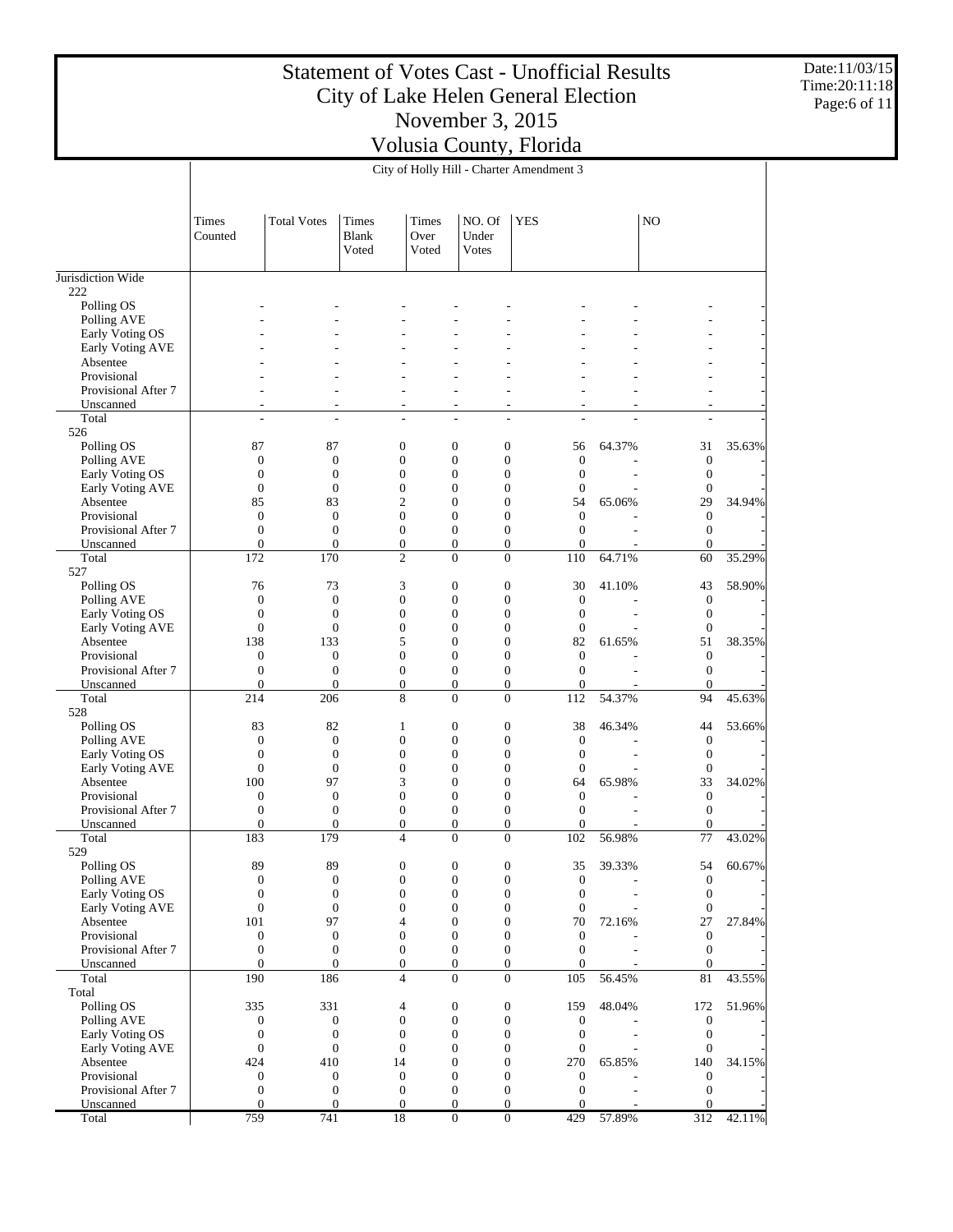Date:11/03/15 Time:20:11:18 Page:7 of 11

|                                     |                                      |                                  |                                    |                               | City of Holly Hill - Charter Amendment 4 |                                  |                                      |        |                                      |        |
|-------------------------------------|--------------------------------------|----------------------------------|------------------------------------|-------------------------------|------------------------------------------|----------------------------------|--------------------------------------|--------|--------------------------------------|--------|
|                                     | Times<br>Counted                     | <b>Total Votes</b>               | Times<br>Blank<br>Voted            | <b>Times</b><br>Over<br>Voted | NO. Of<br>Under<br>Votes                 | <b>YES</b>                       |                                      |        | N <sub>O</sub>                       |        |
| Jurisdiction Wide                   |                                      |                                  |                                    |                               |                                          |                                  |                                      |        |                                      |        |
| 222                                 |                                      |                                  |                                    |                               |                                          |                                  |                                      |        |                                      |        |
| Polling OS<br>Polling AVE           |                                      |                                  |                                    |                               |                                          |                                  |                                      |        |                                      |        |
| Early Voting OS                     |                                      |                                  |                                    |                               |                                          |                                  |                                      |        |                                      |        |
| Early Voting AVE                    |                                      |                                  |                                    |                               |                                          |                                  |                                      |        |                                      |        |
| Absentee                            |                                      |                                  |                                    |                               |                                          |                                  |                                      |        |                                      |        |
| Provisional                         |                                      |                                  |                                    |                               |                                          |                                  |                                      |        |                                      |        |
| Provisional After 7                 |                                      |                                  |                                    | ÷                             |                                          |                                  |                                      |        | ۰                                    |        |
| Unscanned<br>Total                  | ٠<br>÷                               | ÷                                |                                    | ٠<br>÷,                       | ä,<br>L.                                 | ٠<br>÷,                          | L.                                   |        | ٠<br>L.                              |        |
| 526                                 |                                      |                                  |                                    |                               |                                          |                                  |                                      |        |                                      |        |
| Polling OS                          | 87                                   | 87                               | 0                                  |                               | $\boldsymbol{0}$                         | $\boldsymbol{0}$                 | 72                                   | 82.76% | 15                                   | 17.24% |
| Polling AVE                         | $\boldsymbol{0}$                     | $\boldsymbol{0}$                 | $\boldsymbol{0}$                   |                               | $\boldsymbol{0}$                         | $\mathbf{0}$                     | $\boldsymbol{0}$                     |        | $\boldsymbol{0}$                     |        |
| Early Voting OS                     | $\boldsymbol{0}$                     | $\mathbf{0}$                     | $\boldsymbol{0}$                   |                               | $\boldsymbol{0}$                         | $\mathbf{0}$                     | $\boldsymbol{0}$                     |        | $\mathbf{0}$                         |        |
| Early Voting AVE                    | $\boldsymbol{0}$                     | $\boldsymbol{0}$                 | 0                                  |                               | $\boldsymbol{0}$                         | $\mathbf{0}$                     | $\boldsymbol{0}$                     |        | $\boldsymbol{0}$                     |        |
| Absentee                            | 85                                   | 85                               | $\overline{0}$                     |                               | $\boldsymbol{0}$                         | $\mathbf{0}$                     | 81                                   | 95.29% | $\overline{4}$                       | 4.71%  |
| Provisional<br>Provisional After 7  | $\boldsymbol{0}$<br>$\boldsymbol{0}$ | $\boldsymbol{0}$<br>$\mathbf{0}$ | $\overline{0}$<br>$\boldsymbol{0}$ |                               | $\boldsymbol{0}$<br>$\boldsymbol{0}$     | $\mathbf{0}$<br>$\boldsymbol{0}$ | $\boldsymbol{0}$<br>$\boldsymbol{0}$ |        | $\boldsymbol{0}$<br>$\boldsymbol{0}$ |        |
| Unscanned                           | $\mathbf{0}$                         | $\mathbf{0}$                     | $\overline{0}$                     |                               | $\mathbf{0}$                             | $\boldsymbol{0}$                 | $\boldsymbol{0}$                     |        | $\mathbf{0}$                         |        |
| Total                               | 172                                  | 172                              | $\overline{0}$                     |                               | $\mathbf{0}$                             | $\boldsymbol{0}$                 | 153                                  | 88.95% | 19                                   | 11.05% |
| 527                                 |                                      |                                  |                                    |                               |                                          |                                  |                                      |        |                                      |        |
| Polling OS                          | 76                                   | 75                               | $\mathbf{1}$                       |                               | $\boldsymbol{0}$                         | $\mathbf{0}$                     | 51                                   | 68.00% | 24                                   | 32.00% |
| Polling AVE                         | $\mathbf{0}$                         | $\boldsymbol{0}$                 | $\boldsymbol{0}$                   |                               | $\boldsymbol{0}$                         | $\mathbf{0}$                     | $\boldsymbol{0}$                     |        | $\mathbf{0}$                         |        |
| Early Voting OS                     | $\boldsymbol{0}$                     | $\mathbf{0}$                     | $\boldsymbol{0}$                   |                               | $\boldsymbol{0}$                         | $\mathbf{0}$                     | $\boldsymbol{0}$                     |        | $\mathbf{0}$                         |        |
| Early Voting AVE                    | $\boldsymbol{0}$<br>138              | $\boldsymbol{0}$<br>137          | $\boldsymbol{0}$                   |                               | $\boldsymbol{0}$<br>$\boldsymbol{0}$     | $\mathbf{0}$<br>$\mathbf{0}$     | $\boldsymbol{0}$<br>122              |        | $\boldsymbol{0}$<br>15               | 10.95% |
| Absentee<br>Provisional             | $\boldsymbol{0}$                     | $\boldsymbol{0}$                 | 1<br>$\boldsymbol{0}$              |                               | $\boldsymbol{0}$                         | $\mathbf{0}$                     | $\boldsymbol{0}$                     | 89.05% | $\mathbf{0}$                         |        |
| Provisional After 7                 | $\boldsymbol{0}$                     | $\mathbf{0}$                     | $\boldsymbol{0}$                   |                               | $\boldsymbol{0}$                         | $\boldsymbol{0}$                 | $\boldsymbol{0}$                     |        | $\mathbf{0}$                         |        |
| Unscanned                           | $\mathbf{0}$                         | $\mathbf{0}$                     | $\boldsymbol{0}$                   |                               | $\boldsymbol{0}$                         | $\boldsymbol{0}$                 | $\mathbf{0}$                         |        | $\mathbf{0}$                         |        |
| Total                               | 214                                  | 212                              | $\overline{c}$                     |                               | $\mathbf{0}$                             | $\mathbf{0}$                     | 173                                  | 81.60% | 39                                   | 18.40% |
| 528                                 |                                      |                                  |                                    |                               |                                          |                                  |                                      |        |                                      |        |
| Polling OS                          | 83                                   | 83                               | $\boldsymbol{0}$                   |                               | $\boldsymbol{0}$                         | $\mathbf{0}$                     | 65                                   | 78.31% | 18                                   | 21.69% |
| Polling AVE                         | $\boldsymbol{0}$                     | $\boldsymbol{0}$                 | $\boldsymbol{0}$                   |                               | $\boldsymbol{0}$                         | $\mathbf{0}$                     | $\boldsymbol{0}$                     |        | $\mathbf{0}$                         |        |
| Early Voting OS<br>Early Voting AVE | $\boldsymbol{0}$<br>$\boldsymbol{0}$ | $\mathbf{0}$<br>$\mathbf{0}$     | $\boldsymbol{0}$<br>0              |                               | $\boldsymbol{0}$<br>$\boldsymbol{0}$     | $\mathbf{0}$<br>$\mathbf{0}$     | $\boldsymbol{0}$<br>$\boldsymbol{0}$ |        | $\mathbf{0}$<br>$\boldsymbol{0}$     |        |
| Absentee                            | 100                                  | 99                               | 1                                  |                               | $\boldsymbol{0}$                         | $\mathbf{0}$                     | 89                                   | 89.90% | 10                                   | 10.10% |
| Provisional                         | $\boldsymbol{0}$                     | $\boldsymbol{0}$                 | $\boldsymbol{0}$                   |                               | $\boldsymbol{0}$                         | $\mathbf{0}$                     | $\boldsymbol{0}$                     |        | $\mathbf{0}$                         |        |
| Provisional After 7                 | $\boldsymbol{0}$                     | $\mathbf{0}$                     | $\boldsymbol{0}$                   |                               | $\boldsymbol{0}$                         | $\boldsymbol{0}$                 | $\boldsymbol{0}$                     |        | $\mathbf{0}$                         |        |
| Unscanned                           | $\overline{0}$                       | $\mathbf{0}$                     | $\overline{0}$                     |                               | $\overline{0}$                           | $\boldsymbol{0}$                 | $\mathbf{0}$                         |        | $\overline{0}$                       |        |
| Total                               | 183                                  | 182                              | 1                                  |                               | $\mathbf{0}$                             | $\overline{0}$                   | 154                                  | 84.62% | 28                                   | 15.38% |
| 529                                 |                                      |                                  |                                    |                               |                                          |                                  |                                      |        |                                      |        |
| Polling OS<br>Polling AVE           | 89<br>$\boldsymbol{0}$               | 89<br>$\boldsymbol{0}$           | 0<br>$\boldsymbol{0}$              |                               | 0<br>$\boldsymbol{0}$                    | 0<br>$\boldsymbol{0}$            | 68<br>$\boldsymbol{0}$               | 76.40% | 21<br>$\boldsymbol{0}$               | 23.60% |
| Early Voting OS                     | $\mathbf{0}$                         | $\mathbf{0}$                     | $\boldsymbol{0}$                   |                               | $\boldsymbol{0}$                         | $\boldsymbol{0}$                 | $\boldsymbol{0}$                     |        | $\boldsymbol{0}$                     |        |
| Early Voting AVE                    | $\boldsymbol{0}$                     | $\boldsymbol{0}$                 | $\boldsymbol{0}$                   |                               | $\boldsymbol{0}$                         | $\boldsymbol{0}$                 | $\boldsymbol{0}$                     |        | $\boldsymbol{0}$                     |        |
| Absentee                            | 101                                  | 100                              | 1                                  |                               | $\boldsymbol{0}$                         | $\boldsymbol{0}$                 | 92                                   | 92.00% | 8                                    | 8.00%  |
| Provisional                         | $\boldsymbol{0}$                     | $\mathbf{0}$                     | $\boldsymbol{0}$                   |                               | $\boldsymbol{0}$                         | $\boldsymbol{0}$                 | $\boldsymbol{0}$                     |        | $\boldsymbol{0}$                     |        |
| Provisional After 7                 | $\mathbf{0}$                         | $\boldsymbol{0}$                 | $\boldsymbol{0}$                   |                               | $\boldsymbol{0}$                         | $\boldsymbol{0}$                 | $\boldsymbol{0}$                     |        | $\mathbf{0}$                         |        |
| Unscanned                           | $\mathbf{0}$                         | $\mathbf{0}$                     | $\boldsymbol{0}$                   |                               | $\boldsymbol{0}$                         | $\boldsymbol{0}$                 | $\mathbf{0}$                         |        | $\theta$                             |        |
| Total<br>Total                      | 190                                  | 189                              | $\mathbf{1}$                       |                               | $\boldsymbol{0}$                         | $\boldsymbol{0}$                 | 160                                  | 84.66% | 29                                   | 15.34% |
| Polling OS                          | 335                                  | 334                              | $\mathbf{1}$                       |                               | $\boldsymbol{0}$                         | $\boldsymbol{0}$                 | 256                                  | 76.65% | 78                                   | 23.35% |
| Polling AVE                         | $\boldsymbol{0}$                     | $\boldsymbol{0}$                 | $\boldsymbol{0}$                   |                               | $\boldsymbol{0}$                         | $\boldsymbol{0}$                 | $\boldsymbol{0}$                     |        | $\boldsymbol{0}$                     |        |
| Early Voting OS                     | $\mathbf{0}$                         | $\boldsymbol{0}$                 | $\boldsymbol{0}$                   |                               | $\boldsymbol{0}$                         | $\boldsymbol{0}$                 | $\boldsymbol{0}$                     |        | $\boldsymbol{0}$                     |        |
| Early Voting AVE                    | $\boldsymbol{0}$                     | $\boldsymbol{0}$                 | $\boldsymbol{0}$                   |                               | $\boldsymbol{0}$                         | $\boldsymbol{0}$                 | $\boldsymbol{0}$                     |        | $\boldsymbol{0}$                     |        |
| Absentee                            | 424                                  | 421                              | 3                                  |                               | $\boldsymbol{0}$                         | $\boldsymbol{0}$                 | 384                                  | 91.21% | 37                                   | 8.79%  |
| Provisional                         | $\boldsymbol{0}$                     | $\mathbf{0}$                     | $\boldsymbol{0}$                   |                               | $\boldsymbol{0}$                         | $\boldsymbol{0}$                 | $\boldsymbol{0}$                     |        | $\boldsymbol{0}$                     |        |
| Provisional After 7                 | $\boldsymbol{0}$                     | $\boldsymbol{0}$                 | $\boldsymbol{0}$                   |                               | $\boldsymbol{0}$                         | $\boldsymbol{0}$                 | $\boldsymbol{0}$                     |        | $\boldsymbol{0}$                     |        |
| Unscanned                           | $\Omega$                             | $\mathbf{0}$                     | $\overline{0}$<br>$\overline{4}$   |                               | $\mathbf{0}$<br>$\overline{0}$           | $\boldsymbol{0}$                 | $\mathbf{0}$                         |        | $\mathbf{0}$                         |        |
| Total                               | 759                                  | 755                              |                                    |                               |                                          | $\boldsymbol{0}$                 | 640                                  | 84.77% | 115                                  | 15.23% |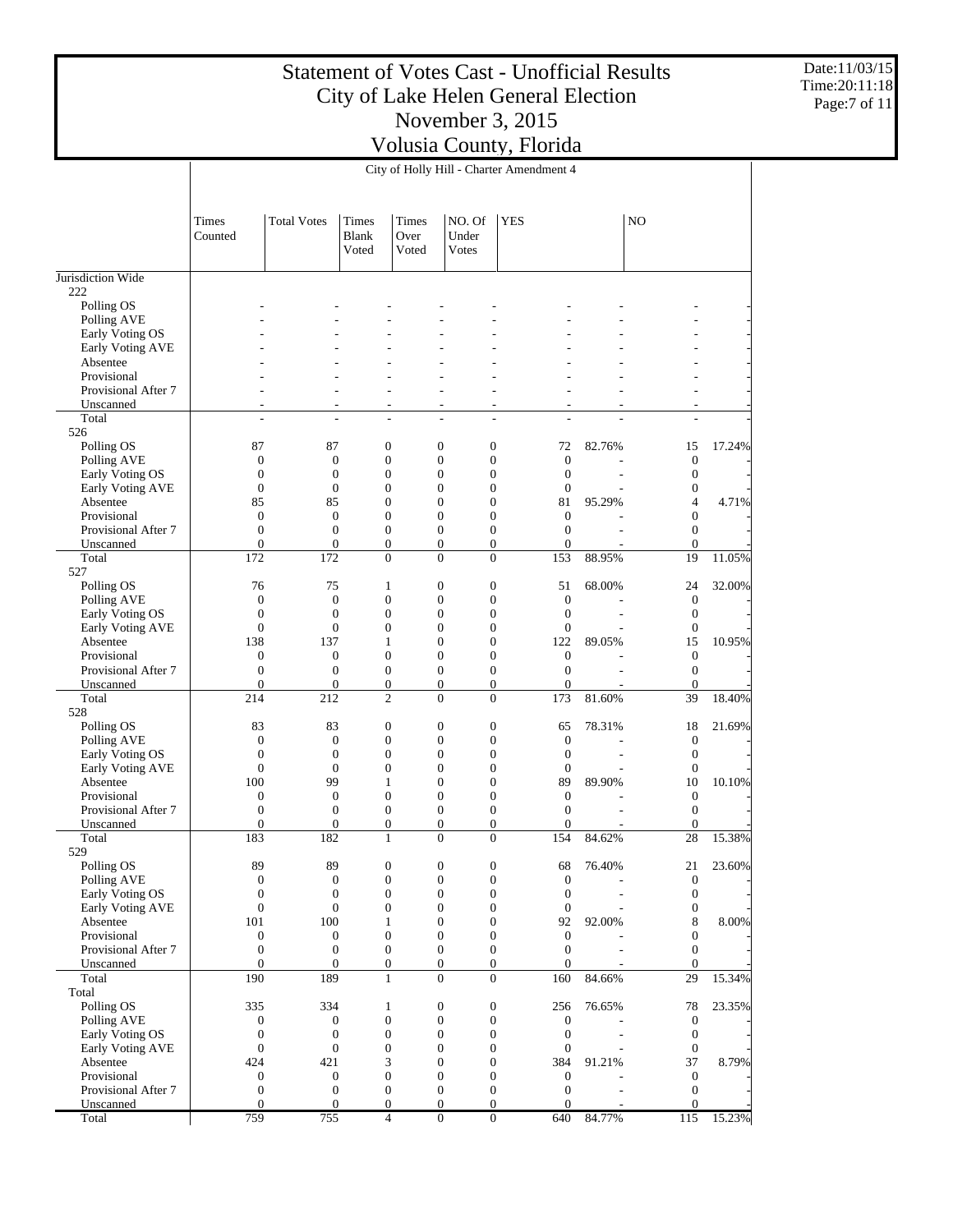Date:11/03/15 Time:20:11:18 Page:8 of 11

|                                     |                                      |                                      |                                      |                                      |                                                                          | City of Holly Hill - Charter Amendment 5 |                                      |                                      |        |
|-------------------------------------|--------------------------------------|--------------------------------------|--------------------------------------|--------------------------------------|--------------------------------------------------------------------------|------------------------------------------|--------------------------------------|--------------------------------------|--------|
|                                     | Times<br>Counted                     | <b>Total Votes</b>                   | Times<br><b>Blank</b><br>Voted       | <b>Times</b><br>Over<br>Voted        | NO. Of<br>Under<br>Votes                                                 | <b>YES</b>                               |                                      | N <sub>O</sub>                       |        |
| Jurisdiction Wide                   |                                      |                                      |                                      |                                      |                                                                          |                                          |                                      |                                      |        |
| 222                                 |                                      |                                      |                                      |                                      |                                                                          |                                          |                                      |                                      |        |
| Polling OS<br>Polling AVE           |                                      |                                      |                                      |                                      |                                                                          |                                          |                                      |                                      |        |
| Early Voting OS                     |                                      |                                      |                                      |                                      |                                                                          |                                          |                                      |                                      |        |
| Early Voting AVE                    |                                      |                                      |                                      |                                      |                                                                          |                                          |                                      |                                      |        |
| Absentee                            |                                      |                                      |                                      |                                      |                                                                          |                                          |                                      |                                      |        |
| Provisional                         |                                      |                                      |                                      |                                      |                                                                          |                                          |                                      |                                      |        |
| Provisional After 7                 |                                      |                                      |                                      |                                      |                                                                          |                                          |                                      |                                      |        |
| Unscanned<br>Total                  | ٠<br>÷                               | ÷                                    |                                      | ٠<br>÷,                              | ä,<br>L.                                                                 | ٠<br>÷,                                  | L.                                   | ٠<br>L.                              |        |
| 526                                 |                                      |                                      |                                      |                                      |                                                                          |                                          |                                      |                                      |        |
| Polling OS                          | 87                                   | 87                                   | 0                                    |                                      | $\boldsymbol{0}$<br>$\boldsymbol{0}$                                     |                                          | 55<br>63.22%                         | 32                                   | 36.78% |
| Polling AVE                         | $\boldsymbol{0}$                     | $\boldsymbol{0}$                     | $\boldsymbol{0}$                     |                                      | $\boldsymbol{0}$<br>$\mathbf{0}$                                         |                                          | $\boldsymbol{0}$                     | $\mathbf{0}$                         |        |
| Early Voting OS                     | $\boldsymbol{0}$                     | $\mathbf{0}$                         | $\boldsymbol{0}$                     |                                      | $\boldsymbol{0}$<br>$\mathbf{0}$                                         |                                          | $\boldsymbol{0}$                     | $\mathbf{0}$                         |        |
| Early Voting AVE                    | $\boldsymbol{0}$                     | $\boldsymbol{0}$                     | 0                                    |                                      | $\boldsymbol{0}$<br>$\mathbf{0}$                                         |                                          | $\boldsymbol{0}$                     | $\boldsymbol{0}$                     |        |
| Absentee                            | 85                                   | 85                                   | $\overline{0}$<br>$\overline{0}$     |                                      | $\boldsymbol{0}$<br>$\mathbf{0}$                                         |                                          | 38<br>44.71%                         | 47                                   | 55.29% |
| Provisional<br>Provisional After 7  | $\boldsymbol{0}$<br>$\boldsymbol{0}$ | $\boldsymbol{0}$<br>$\mathbf{0}$     |                                      | $\boldsymbol{0}$                     | $\boldsymbol{0}$<br>$\mathbf{0}$<br>$\boldsymbol{0}$<br>$\boldsymbol{0}$ |                                          | $\boldsymbol{0}$<br>$\boldsymbol{0}$ | $\mathbf{0}$<br>$\mathbf{0}$         |        |
| Unscanned                           | $\overline{0}$                       | $\mathbf{0}$                         | $\overline{0}$                       |                                      | $\mathbf{0}$<br>$\boldsymbol{0}$                                         |                                          | $\boldsymbol{0}$                     | $\mathbf{0}$                         |        |
| Total                               | 172                                  | 172                                  |                                      | $\overline{0}$                       | $\mathbf{0}$                                                             | $\boldsymbol{0}$                         | 54.07%<br>93                         | 79                                   | 45.93% |
| 527                                 |                                      |                                      |                                      |                                      |                                                                          |                                          |                                      |                                      |        |
| Polling OS                          | 76                                   | 74                                   | $\mathfrak{2}$                       |                                      | $\boldsymbol{0}$<br>$\mathbf{0}$                                         |                                          | 32<br>43.24%                         | 42                                   | 56.76% |
| Polling AVE                         | $\mathbf{0}$                         | $\boldsymbol{0}$                     | $\boldsymbol{0}$                     |                                      | $\boldsymbol{0}$<br>$\mathbf{0}$                                         |                                          | $\boldsymbol{0}$                     | $\mathbf{0}$                         |        |
| Early Voting OS<br>Early Voting AVE | $\boldsymbol{0}$<br>$\boldsymbol{0}$ | $\mathbf{0}$<br>$\mathbf{0}$         | $\boldsymbol{0}$<br>$\overline{0}$   |                                      | $\boldsymbol{0}$<br>$\mathbf{0}$<br>$\boldsymbol{0}$<br>$\mathbf{0}$     |                                          | $\boldsymbol{0}$<br>$\boldsymbol{0}$ | $\mathbf{0}$<br>$\mathbf{0}$         |        |
| Absentee                            | 138                                  | 134                                  | 4                                    |                                      | $\boldsymbol{0}$<br>$\mathbf{0}$                                         |                                          | 76<br>56.72%                         | 58                                   | 43.28% |
| Provisional                         | $\boldsymbol{0}$                     | $\boldsymbol{0}$                     | $\boldsymbol{0}$                     |                                      | $\boldsymbol{0}$<br>$\mathbf{0}$                                         |                                          | $\boldsymbol{0}$                     | $\mathbf{0}$                         |        |
| Provisional After 7                 | $\boldsymbol{0}$                     | $\mathbf{0}$                         |                                      | $\boldsymbol{0}$                     | $\boldsymbol{0}$<br>$\boldsymbol{0}$                                     |                                          | $\boldsymbol{0}$                     | $\mathbf{0}$                         |        |
| Unscanned                           | $\mathbf{0}$                         | $\mathbf{0}$                         |                                      | $\overline{0}$                       | $\boldsymbol{0}$<br>$\boldsymbol{0}$                                     |                                          | $\mathbf{0}$                         | $\overline{0}$                       |        |
| Total                               | 214                                  | 208                                  | 6                                    |                                      | $\mathbf{0}$<br>$\mathbf{0}$                                             | 108                                      | 51.92%                               | 100                                  | 48.08% |
| 528                                 |                                      |                                      |                                      |                                      |                                                                          |                                          |                                      |                                      |        |
| Polling OS<br>Polling AVE           | 83<br>$\boldsymbol{0}$               | 83<br>$\boldsymbol{0}$               | $\boldsymbol{0}$<br>$\boldsymbol{0}$ |                                      | $\boldsymbol{0}$<br>$\mathbf{0}$<br>$\boldsymbol{0}$<br>$\mathbf{0}$     |                                          | 34<br>40.96%<br>$\boldsymbol{0}$     | 49<br>$\mathbf{0}$                   | 59.04% |
| Early Voting OS                     | $\boldsymbol{0}$                     | $\mathbf{0}$                         | $\boldsymbol{0}$                     |                                      | $\boldsymbol{0}$<br>$\mathbf{0}$                                         |                                          | $\boldsymbol{0}$                     | $\mathbf{0}$                         |        |
| Early Voting AVE                    | $\boldsymbol{0}$                     | $\boldsymbol{0}$                     | 0                                    |                                      | $\boldsymbol{0}$<br>$\mathbf{0}$                                         |                                          | $\boldsymbol{0}$                     | $\boldsymbol{0}$                     |        |
| Absentee                            | 100                                  | 100                                  | $\overline{0}$                       |                                      | $\boldsymbol{0}$<br>$\mathbf{0}$                                         |                                          | 49<br>49.00%                         | 51                                   | 51.00% |
| Provisional                         | $\boldsymbol{0}$                     | $\boldsymbol{0}$                     | $\overline{0}$                       |                                      | $\boldsymbol{0}$<br>$\mathbf{0}$                                         |                                          | $\boldsymbol{0}$                     | $\mathbf{0}$                         |        |
| Provisional After 7                 | $\boldsymbol{0}$                     | $\mathbf{0}$                         | $\boldsymbol{0}$                     |                                      | $\boldsymbol{0}$<br>$\boldsymbol{0}$                                     |                                          | $\boldsymbol{0}$                     | $\mathbf{0}$                         |        |
| Unscanned                           | $\overline{0}$                       | $\mathbf{0}$                         | $\overline{0}$                       |                                      | $\overline{0}$<br>$\boldsymbol{0}$<br>$\overline{0}$                     |                                          | $\mathbf{0}$<br>83                   | $\theta$                             |        |
| Total<br>529                        | 183                                  | 183                                  | $\overline{0}$                       |                                      | $\mathbf{0}$                                                             |                                          | 45.36%                               | 100                                  | 54.64% |
| Polling OS                          | 89                                   | 89                                   |                                      | 0                                    | 0<br>0                                                                   |                                          | 30<br>33.71%                         | 59                                   | 66.29% |
| Polling AVE                         | $\boldsymbol{0}$                     | $\boldsymbol{0}$                     |                                      | $\boldsymbol{0}$                     | $\boldsymbol{0}$<br>$\boldsymbol{0}$                                     |                                          | $\boldsymbol{0}$                     | $\boldsymbol{0}$                     |        |
| Early Voting OS                     | $\boldsymbol{0}$                     | $\boldsymbol{0}$                     |                                      | $\boldsymbol{0}$                     | $\boldsymbol{0}$<br>$\boldsymbol{0}$                                     |                                          | $\boldsymbol{0}$                     | $\boldsymbol{0}$                     |        |
| Early Voting AVE                    | $\boldsymbol{0}$                     | $\boldsymbol{0}$                     |                                      | $\boldsymbol{0}$                     | $\boldsymbol{0}$<br>$\boldsymbol{0}$                                     |                                          | $\boldsymbol{0}$                     | $\boldsymbol{0}$                     |        |
| Absentee                            | 101                                  | 99                                   | $\mathfrak{2}$                       |                                      | $\boldsymbol{0}$<br>$\boldsymbol{0}$                                     |                                          | 55<br>55.56%                         | 44                                   | 44.44% |
| Provisional                         | $\boldsymbol{0}$                     | $\mathbf{0}$                         |                                      | $\boldsymbol{0}$                     | $\boldsymbol{0}$<br>$\boldsymbol{0}$                                     |                                          | $\boldsymbol{0}$                     | $\mathbf{0}$                         |        |
| Provisional After 7<br>Unscanned    | $\mathbf{0}$<br>$\mathbf{0}$         | $\boldsymbol{0}$<br>$\mathbf{0}$     | $\boldsymbol{0}$                     | $\boldsymbol{0}$                     | $\boldsymbol{0}$<br>$\boldsymbol{0}$                                     | $\boldsymbol{0}$<br>$\boldsymbol{0}$     | $\boldsymbol{0}$<br>$\mathbf{0}$     | $\mathbf{0}$<br>$\mathbf{0}$         |        |
| Total                               | 190                                  | 188                                  |                                      | $\overline{c}$                       | $\boldsymbol{0}$                                                         | $\boldsymbol{0}$                         | 45.21%<br>85                         | 103                                  | 54.79% |
| Total                               |                                      |                                      |                                      |                                      |                                                                          |                                          |                                      |                                      |        |
| Polling OS                          | 335                                  | 333                                  |                                      | $\overline{c}$                       | $\boldsymbol{0}$<br>$\boldsymbol{0}$                                     | 151                                      | 45.35%                               | 182                                  | 54.65% |
| Polling AVE                         | $\boldsymbol{0}$                     | $\boldsymbol{0}$                     |                                      | $\boldsymbol{0}$                     | $\boldsymbol{0}$                                                         | $\boldsymbol{0}$                         | $\boldsymbol{0}$                     | $\mathbf{0}$                         |        |
| Early Voting OS                     | $\mathbf{0}$                         | $\boldsymbol{0}$                     |                                      | $\boldsymbol{0}$                     | $\boldsymbol{0}$<br>$\boldsymbol{0}$                                     |                                          | $\boldsymbol{0}$                     | $\mathbf{0}$                         |        |
| Early Voting AVE                    | $\boldsymbol{0}$                     | $\boldsymbol{0}$                     |                                      | $\boldsymbol{0}$                     | $\boldsymbol{0}$<br>$\boldsymbol{0}$                                     |                                          | $\boldsymbol{0}$                     | $\boldsymbol{0}$                     |        |
| Absentee                            | 424                                  | 418                                  | 6                                    |                                      | $\boldsymbol{0}$<br>$\boldsymbol{0}$                                     | 218                                      | 52.15%                               | 200                                  | 47.85% |
| Provisional<br>Provisional After 7  | $\boldsymbol{0}$<br>$\boldsymbol{0}$ | $\boldsymbol{0}$<br>$\boldsymbol{0}$ |                                      | $\boldsymbol{0}$<br>$\boldsymbol{0}$ | $\boldsymbol{0}$<br>$\boldsymbol{0}$<br>$\boldsymbol{0}$                 | $\boldsymbol{0}$                         | $\boldsymbol{0}$<br>$\boldsymbol{0}$ | $\boldsymbol{0}$<br>$\boldsymbol{0}$ |        |
| Unscanned                           | $\Omega$                             | $\mathbf{0}$                         | $\mathbf{0}$                         |                                      | $\mathbf{0}$<br>$\boldsymbol{0}$                                         |                                          | $\mathbf{0}$                         | $\Omega$                             |        |
| Total                               | 759                                  | 751                                  |                                      | 8                                    | $\overline{0}$                                                           | $\boldsymbol{0}$<br>369                  | 49.13%                               | 382                                  | 50.87% |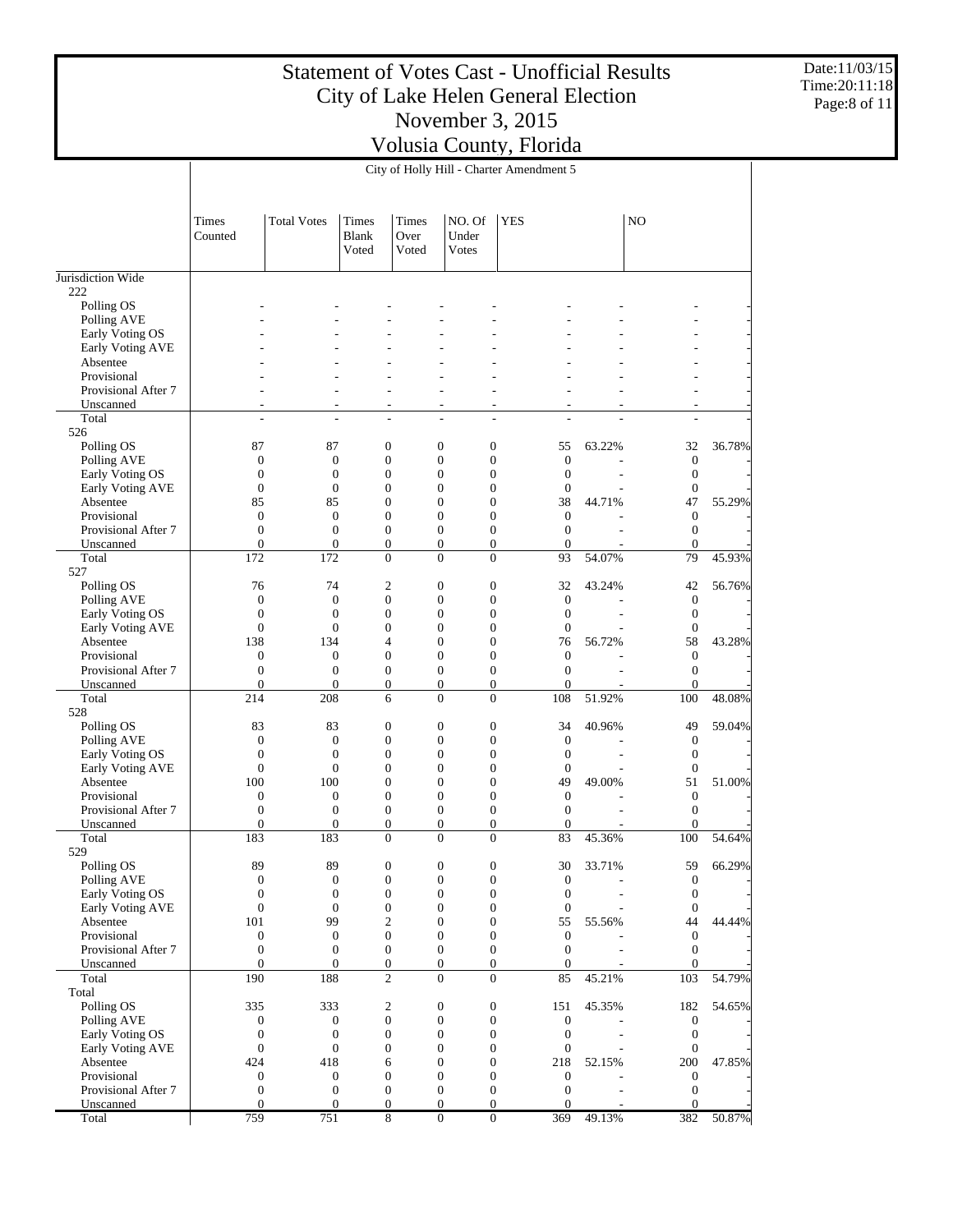Date:11/03/15 Time:20:11:18 Page:9 of 11

|                                     |                                      |                                  |                                      |                                  |                                                                          | City of Holly Hill - Charter Amendment 6   |                                      |                                |        |
|-------------------------------------|--------------------------------------|----------------------------------|--------------------------------------|----------------------------------|--------------------------------------------------------------------------|--------------------------------------------|--------------------------------------|--------------------------------|--------|
|                                     | Times<br>Counted                     | <b>Total Votes</b>               | Times<br><b>Blank</b><br>Voted       | <b>Times</b><br>Over<br>Voted    | NO. Of<br>Under<br>Votes                                                 | <b>YES</b>                                 |                                      | N <sub>O</sub>                 |        |
| Jurisdiction Wide                   |                                      |                                  |                                      |                                  |                                                                          |                                            |                                      |                                |        |
| 222                                 |                                      |                                  |                                      |                                  |                                                                          |                                            |                                      |                                |        |
| Polling OS                          |                                      |                                  |                                      |                                  |                                                                          |                                            |                                      |                                |        |
| Polling AVE<br>Early Voting OS      |                                      |                                  |                                      |                                  |                                                                          |                                            |                                      |                                |        |
| Early Voting AVE                    |                                      |                                  |                                      |                                  |                                                                          |                                            |                                      |                                |        |
| Absentee                            |                                      |                                  |                                      |                                  |                                                                          |                                            |                                      |                                |        |
| Provisional                         |                                      |                                  |                                      |                                  |                                                                          |                                            |                                      |                                |        |
| Provisional After 7                 |                                      |                                  |                                      | ÷                                |                                                                          |                                            |                                      |                                |        |
| Unscanned                           | ٠                                    |                                  |                                      | ٠                                | ä,                                                                       |                                            |                                      | ٠                              |        |
| Total<br>526                        | ÷                                    | ÷                                |                                      | ÷,                               | L.                                                                       | ÷,                                         | L.                                   | ÷                              |        |
| Polling OS                          | 87                                   | 87                               | 0                                    |                                  | $\mathbf{0}$<br>$\boldsymbol{0}$                                         | 45                                         | 51.72%                               | 42                             | 48.28% |
| Polling AVE                         | $\boldsymbol{0}$                     | $\boldsymbol{0}$                 | $\boldsymbol{0}$                     |                                  | $\boldsymbol{0}$<br>$\mathbf{0}$                                         |                                            | $\boldsymbol{0}$                     | $\mathbf{0}$                   |        |
| Early Voting OS                     | $\boldsymbol{0}$                     | $\mathbf{0}$                     | $\boldsymbol{0}$                     |                                  | $\boldsymbol{0}$<br>$\mathbf{0}$                                         |                                            | $\boldsymbol{0}$                     | $\boldsymbol{0}$               |        |
| Early Voting AVE                    | $\boldsymbol{0}$                     | $\boldsymbol{0}$                 | $\boldsymbol{0}$                     |                                  | $\boldsymbol{0}$<br>$\mathbf{0}$                                         |                                            | $\boldsymbol{0}$                     | $\boldsymbol{0}$               |        |
| Absentee                            | 85                                   | 83                               |                                      | 2                                | $\boldsymbol{0}$<br>$\mathbf{0}$                                         | 22                                         | 26.51%                               | 61                             | 73.49% |
| Provisional                         | $\boldsymbol{0}$                     | $\boldsymbol{0}$<br>$\mathbf{0}$ | $\overline{0}$                       |                                  | $\boldsymbol{0}$<br>$\mathbf{0}$                                         |                                            | $\boldsymbol{0}$                     | $\mathbf{0}$                   |        |
| Provisional After 7<br>Unscanned    | $\boldsymbol{0}$<br>$\overline{0}$   | $\mathbf{0}$                     | $\overline{0}$                       | $\boldsymbol{0}$                 | $\boldsymbol{0}$<br>$\boldsymbol{0}$<br>$\mathbf{0}$<br>$\boldsymbol{0}$ |                                            | $\boldsymbol{0}$<br>$\boldsymbol{0}$ | $\mathbf{0}$<br>$\overline{0}$ |        |
| Total                               | 172                                  | 170                              | $\overline{c}$                       |                                  | $\mathbf{0}$                                                             | $\boldsymbol{0}$<br>67                     | 39.41%                               | 103                            | 60.59% |
| 527                                 |                                      |                                  |                                      |                                  |                                                                          |                                            |                                      |                                |        |
| Polling OS                          | 76                                   | 76                               | $\boldsymbol{0}$                     |                                  | $\boldsymbol{0}$<br>$\mathbf{0}$                                         | 21                                         | 27.63%                               | 55                             | 72.37% |
| Polling AVE                         | $\mathbf{0}$                         | $\boldsymbol{0}$                 | $\boldsymbol{0}$                     |                                  | $\boldsymbol{0}$<br>$\boldsymbol{0}$                                     |                                            | $\boldsymbol{0}$                     | $\mathbf{0}$                   |        |
| Early Voting OS                     | $\boldsymbol{0}$                     | $\mathbf{0}$                     | $\boldsymbol{0}$                     |                                  | $\boldsymbol{0}$<br>$\mathbf{0}$                                         |                                            | $\boldsymbol{0}$                     | $\mathbf{0}$                   |        |
| Early Voting AVE                    | $\boldsymbol{0}$                     | $\boldsymbol{0}$                 | $\overline{0}$                       |                                  | $\boldsymbol{0}$<br>$\mathbf{0}$                                         |                                            | $\boldsymbol{0}$                     | $\mathbf{0}$                   |        |
| Absentee<br>Provisional             | 138<br>$\boldsymbol{0}$              | 137<br>$\boldsymbol{0}$          | 1<br>$\boldsymbol{0}$                |                                  | $\boldsymbol{0}$<br>$\mathbf{0}$<br>$\boldsymbol{0}$<br>$\mathbf{0}$     | 41                                         | 29.93%<br>$\boldsymbol{0}$           | 96<br>$\mathbf{0}$             | 70.07% |
| Provisional After 7                 | $\boldsymbol{0}$                     | $\mathbf{0}$                     | $\boldsymbol{0}$                     |                                  | $\boldsymbol{0}$<br>$\boldsymbol{0}$                                     |                                            | $\boldsymbol{0}$                     | $\mathbf{0}$                   |        |
| Unscanned                           | $\mathbf{0}$                         | $\mathbf{0}$                     | $\boldsymbol{0}$                     |                                  | $\boldsymbol{0}$<br>$\boldsymbol{0}$                                     |                                            | $\boldsymbol{0}$                     | $\overline{0}$                 |        |
| Total                               | 214                                  | 213                              |                                      | $\mathbf{1}$                     | $\mathbf{0}$<br>$\mathbf{0}$                                             | 62                                         | 29.11%                               | 151                            | 70.89% |
| 528                                 |                                      |                                  |                                      |                                  |                                                                          |                                            |                                      |                                |        |
| Polling OS                          | 83                                   | 83                               | $\boldsymbol{0}$                     |                                  | $\boldsymbol{0}$<br>$\mathbf{0}$                                         | 28                                         | 33.73%                               | 55                             | 66.27% |
| Polling AVE                         | $\boldsymbol{0}$<br>$\boldsymbol{0}$ | $\boldsymbol{0}$<br>$\mathbf{0}$ | $\boldsymbol{0}$<br>$\boldsymbol{0}$ |                                  | $\boldsymbol{0}$<br>$\mathbf{0}$<br>$\boldsymbol{0}$<br>$\mathbf{0}$     |                                            | $\boldsymbol{0}$<br>$\boldsymbol{0}$ | $\mathbf{0}$                   |        |
| Early Voting OS<br>Early Voting AVE | $\boldsymbol{0}$                     | $\mathbf{0}$                     | 0                                    |                                  | $\boldsymbol{0}$<br>$\mathbf{0}$                                         |                                            | $\boldsymbol{0}$                     | $\mathbf{0}$<br>$\mathbf{0}$   |        |
| Absentee                            | 100                                  | 99                               | 1                                    |                                  | $\boldsymbol{0}$<br>$\mathbf{0}$                                         | 34                                         | 34.34%                               | 65                             | 65.66% |
| Provisional                         | $\boldsymbol{0}$                     | $\boldsymbol{0}$                 | $\boldsymbol{0}$                     |                                  | $\boldsymbol{0}$<br>$\mathbf{0}$                                         |                                            | $\boldsymbol{0}$                     | $\mathbf{0}$                   |        |
| Provisional After 7                 | $\boldsymbol{0}$                     | $\mathbf{0}$                     | $\boldsymbol{0}$                     |                                  | $\boldsymbol{0}$<br>$\boldsymbol{0}$                                     |                                            | $\boldsymbol{0}$                     | $\mathbf{0}$                   |        |
| Unscanned                           | $\mathbf{0}$                         | $\mathbf{0}$                     | $\overline{0}$                       |                                  | $\overline{0}$<br>$\boldsymbol{0}$                                       |                                            | $\boldsymbol{0}$                     | $\theta$                       |        |
| Total                               | 183                                  | 182                              | 1                                    |                                  | $\overline{0}$<br>$\mathbf{0}$                                           | 62                                         | 34.07%                               | 120                            | 65.93% |
| 529                                 |                                      |                                  |                                      |                                  |                                                                          |                                            |                                      |                                |        |
| Polling OS<br>Polling AVE           | 89<br>$\boldsymbol{0}$               | 88<br>$\boldsymbol{0}$           | 1                                    | $\boldsymbol{0}$                 | 0<br>0<br>$\boldsymbol{0}$<br>$\boldsymbol{0}$                           | 26                                         | 29.55%<br>$\boldsymbol{0}$           | 62<br>$\boldsymbol{0}$         | 70.45% |
| Early Voting OS                     | $\boldsymbol{0}$                     | $\boldsymbol{0}$                 |                                      | $\boldsymbol{0}$                 | $\boldsymbol{0}$<br>$\boldsymbol{0}$                                     |                                            | $\boldsymbol{0}$                     | $\boldsymbol{0}$               |        |
| Early Voting AVE                    | $\boldsymbol{0}$                     | $\boldsymbol{0}$                 | $\boldsymbol{0}$                     |                                  | $\boldsymbol{0}$<br>$\boldsymbol{0}$                                     |                                            | $\boldsymbol{0}$                     | $\boldsymbol{0}$               |        |
| Absentee                            | 101                                  | 98                               |                                      | 3                                | $\boldsymbol{0}$<br>$\boldsymbol{0}$                                     | 29                                         | 29.59%                               | 69                             | 70.41% |
| Provisional                         | $\boldsymbol{0}$                     | $\boldsymbol{0}$                 |                                      | $\boldsymbol{0}$                 | $\boldsymbol{0}$<br>$\boldsymbol{0}$                                     |                                            | $\boldsymbol{0}$                     | $\boldsymbol{0}$               |        |
| Provisional After 7                 | $\mathbf{0}$                         | $\boldsymbol{0}$                 |                                      | $\boldsymbol{0}$                 | $\boldsymbol{0}$                                                         | $\boldsymbol{0}$                           | $\boldsymbol{0}$                     | $\mathbf{0}$                   |        |
| Unscanned<br>Total                  | $\mathbf{0}$<br>190                  | $\mathbf{0}$<br>186              |                                      | $\overline{0}$<br>$\overline{4}$ | $\boldsymbol{0}$<br>$\boldsymbol{0}$                                     | $\boldsymbol{0}$<br>$\boldsymbol{0}$<br>55 | $\mathbf{0}$<br>29.57%               | $\mathbf{0}$<br>131            | 70.43% |
| Total                               |                                      |                                  |                                      |                                  |                                                                          |                                            |                                      |                                |        |
| Polling OS                          | 335                                  | 334                              | $\mathbf{1}$                         |                                  | $\boldsymbol{0}$<br>$\boldsymbol{0}$                                     | 120                                        | 35.93%                               | 214                            | 64.07% |
| Polling AVE                         | $\boldsymbol{0}$                     | $\boldsymbol{0}$                 |                                      | $\boldsymbol{0}$                 | $\boldsymbol{0}$                                                         | $\boldsymbol{0}$                           | $\boldsymbol{0}$                     | $\mathbf{0}$                   |        |
| Early Voting OS                     | $\mathbf{0}$                         | $\boldsymbol{0}$                 |                                      | $\boldsymbol{0}$                 | $\boldsymbol{0}$<br>$\boldsymbol{0}$                                     |                                            | $\boldsymbol{0}$                     | $\mathbf{0}$                   |        |
| Early Voting AVE                    | $\boldsymbol{0}$                     | $\boldsymbol{0}$                 |                                      | $\boldsymbol{0}$                 | $\boldsymbol{0}$<br>$\boldsymbol{0}$                                     |                                            | $\boldsymbol{0}$                     | $\boldsymbol{0}$               |        |
| Absentee                            | 424                                  | 417                              |                                      | 7                                | $\boldsymbol{0}$<br>$\boldsymbol{0}$                                     | 126                                        | 30.22%                               | 291                            | 69.78% |
| Provisional                         | $\boldsymbol{0}$                     | $\mathbf{0}$                     |                                      | $\boldsymbol{0}$                 | $\boldsymbol{0}$<br>$\boldsymbol{0}$                                     |                                            | $\boldsymbol{0}$                     | $\boldsymbol{0}$               |        |
| Provisional After 7<br>Unscanned    | $\boldsymbol{0}$<br>$\Omega$         | $\boldsymbol{0}$<br>$\mathbf{0}$ | $\boldsymbol{0}$<br>$\mathbf{0}$     |                                  | $\boldsymbol{0}$<br>$\mathbf{0}$<br>$\boldsymbol{0}$                     | $\boldsymbol{0}$                           | $\boldsymbol{0}$<br>$\mathbf{0}$     | $\boldsymbol{0}$<br>$\Omega$   |        |
| Total                               | 759                                  | 751                              |                                      | 8                                | $\overline{0}$                                                           | $\boldsymbol{0}$<br>246                    | 32.76%                               | 505                            | 67.24% |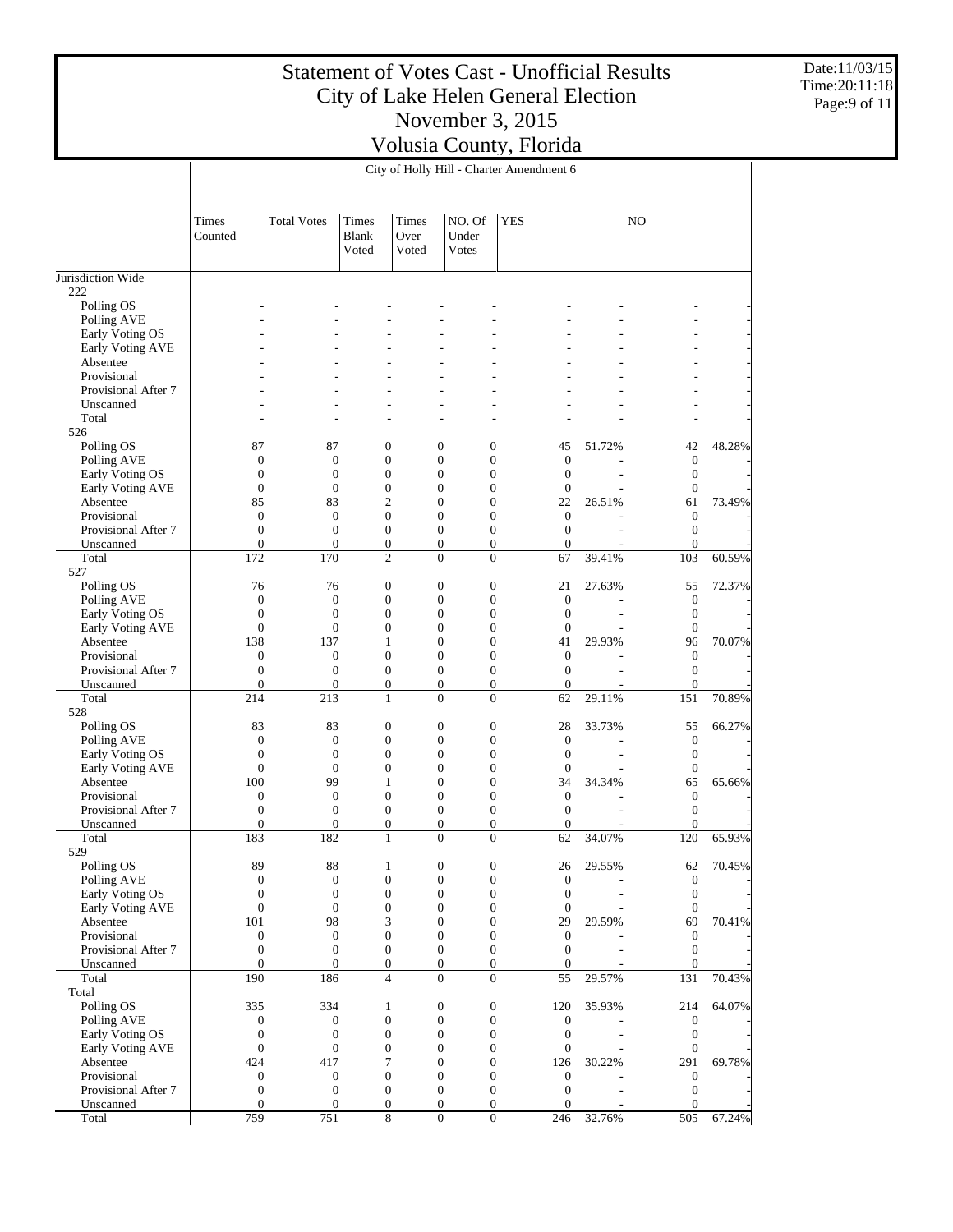Date:11/03/15 Time:20:11:18 Page:10 of 11

|                                     |                                  |                                    |                                      |                               |                                | City of Holly Hill - Charter Amendment 7 |                                  |                |                                |        |
|-------------------------------------|----------------------------------|------------------------------------|--------------------------------------|-------------------------------|--------------------------------|------------------------------------------|----------------------------------|----------------|--------------------------------|--------|
|                                     | Times<br>Counted                 | <b>Total Votes</b>                 | <b>Times</b><br>Blank<br>Voted       | <b>Times</b><br>Over<br>Voted | NO. Of<br>Under<br>Votes       | <b>YES</b>                               |                                  |                | N <sub>O</sub>                 |        |
| Jurisdiction Wide                   |                                  |                                    |                                      |                               |                                |                                          |                                  |                |                                |        |
| 222                                 |                                  |                                    |                                      |                               |                                |                                          |                                  |                |                                |        |
| Polling OS                          |                                  |                                    |                                      |                               |                                |                                          |                                  |                |                                |        |
| Polling AVE                         |                                  |                                    |                                      |                               |                                |                                          |                                  |                |                                |        |
| Early Voting OS<br>Early Voting AVE |                                  |                                    |                                      |                               |                                |                                          |                                  |                |                                |        |
| Absentee                            |                                  |                                    |                                      |                               |                                |                                          |                                  |                |                                |        |
| Provisional                         |                                  |                                    |                                      |                               |                                |                                          |                                  |                |                                |        |
| Provisional After 7                 |                                  |                                    |                                      |                               |                                |                                          |                                  |                | $\overline{a}$                 |        |
| Unscanned                           |                                  | ٠<br>۰                             | $\overline{a}$                       |                               | ٠                              | ÷,                                       |                                  |                | $\overline{a}$                 |        |
| Total                               |                                  | L.<br>÷                            | $\overline{a}$                       |                               | ÷,                             | $\overline{a}$                           |                                  |                | ÷                              |        |
| 526                                 |                                  |                                    |                                      |                               |                                |                                          |                                  |                |                                |        |
| Polling OS<br>Polling AVE           | 87<br>$\boldsymbol{0}$           | 84<br>$\boldsymbol{0}$             | 3<br>$\boldsymbol{0}$                |                               | $\mathbf{0}$<br>$\mathbf{0}$   | $\boldsymbol{0}$<br>$\boldsymbol{0}$     | 56<br>$\boldsymbol{0}$           | 66.67%         | 28<br>$\mathbf{0}$             | 33.33% |
| Early Voting OS                     | $\boldsymbol{0}$                 | $\boldsymbol{0}$                   | $\mathbf{0}$                         |                               | $\mathbf{0}$                   | $\boldsymbol{0}$                         | $\boldsymbol{0}$                 |                | $\boldsymbol{0}$               |        |
| Early Voting AVE                    | $\boldsymbol{0}$                 | $\boldsymbol{0}$                   | $\boldsymbol{0}$                     |                               | $\overline{0}$                 | $\boldsymbol{0}$                         | $\boldsymbol{0}$                 |                | $\boldsymbol{0}$               |        |
| Absentee                            | 85                               | 81                                 | $\overline{4}$                       |                               | $\mathbf{0}$                   | $\boldsymbol{0}$                         | 55                               | 67.90%         | 26                             | 32.10% |
| Provisional                         | $\boldsymbol{0}$                 | $\boldsymbol{0}$                   | $\boldsymbol{0}$                     |                               | $\overline{0}$                 | $\boldsymbol{0}$                         | $\boldsymbol{0}$                 |                | $\mathbf{0}$                   |        |
| Provisional After 7                 | $\boldsymbol{0}$                 | $\boldsymbol{0}$                   | $\boldsymbol{0}$                     |                               | $\mathbf{0}$                   | $\boldsymbol{0}$                         | $\boldsymbol{0}$                 |                | $\mathbf{0}$                   |        |
| Unscanned                           | $\mathbf{0}$                     | $\boldsymbol{0}$                   | $\boldsymbol{0}$                     |                               | $\mathbf{0}$                   | $\overline{0}$                           | $\boldsymbol{0}$                 |                | $\mathbf{0}$                   |        |
| Total                               | 172                              | 165                                | $\overline{7}$                       |                               | $\mathbf{0}$                   | $\overline{0}$                           | 111                              | 67.27%         | 54                             | 32.73% |
| 527<br>Polling OS                   | 76                               | 72                                 | 4                                    |                               | $\mathbf{0}$                   | $\boldsymbol{0}$                         | 30                               | 41.67%         | 42                             | 58.33% |
| Polling AVE                         | $\boldsymbol{0}$                 | $\boldsymbol{0}$                   | $\boldsymbol{0}$                     |                               | $\mathbf{0}$                   | $\boldsymbol{0}$                         | $\mathbf{0}$                     |                | $\mathbf{0}$                   |        |
| Early Voting OS                     | $\boldsymbol{0}$                 | $\boldsymbol{0}$                   | $\boldsymbol{0}$                     |                               | $\mathbf{0}$                   | $\boldsymbol{0}$                         | $\boldsymbol{0}$                 |                | $\mathbf{0}$                   |        |
| Early Voting AVE                    | $\boldsymbol{0}$                 | $\boldsymbol{0}$                   | $\boldsymbol{0}$                     |                               | $\overline{0}$                 | $\boldsymbol{0}$                         | $\boldsymbol{0}$                 |                | $\boldsymbol{0}$               |        |
| Absentee                            | 138                              | 126                                | 12                                   |                               | $\mathbf{0}$                   | $\boldsymbol{0}$                         | 78                               | 61.90%         | 48                             | 38.10% |
| Provisional                         | $\boldsymbol{0}$                 | $\boldsymbol{0}$                   | $\mathbf{0}$                         |                               | $\mathbf{0}$                   | $\boldsymbol{0}$                         | $\mathbf{0}$                     |                | $\mathbf{0}$                   |        |
| Provisional After 7                 | $\boldsymbol{0}$                 | $\boldsymbol{0}$                   | $\mathbf{0}$                         |                               | $\mathbf{0}$                   | $\boldsymbol{0}$                         | $\boldsymbol{0}$                 |                | $\mathbf{0}$                   |        |
| Unscanned<br>Total                  | $\mathbf{0}$<br>214              | $\overline{0}$<br>198              | $\mathbf{0}$<br>16                   |                               | $\mathbf{0}$<br>$\overline{0}$ | $\boldsymbol{0}$<br>$\overline{0}$       | $\overline{0}$<br>108            | 54.55%         | $\mathbf{0}$<br>90             | 45.45% |
| 528                                 |                                  |                                    |                                      |                               |                                |                                          |                                  |                |                                |        |
| Polling OS                          | 83                               | 82                                 | $\mathbf{1}$                         |                               | $\mathbf{0}$                   | $\boldsymbol{0}$                         | 36                               | 43.90%         | 46                             | 56.10% |
| Polling AVE                         | $\boldsymbol{0}$                 | $\boldsymbol{0}$                   | $\boldsymbol{0}$                     |                               | $\mathbf{0}$                   | $\boldsymbol{0}$                         | $\boldsymbol{0}$                 |                | $\mathbf{0}$                   |        |
| Early Voting OS                     | $\boldsymbol{0}$                 | $\boldsymbol{0}$                   | $\mathbf{0}$                         |                               | $\mathbf{0}$                   | $\boldsymbol{0}$                         | $\boldsymbol{0}$                 |                | $\boldsymbol{0}$               |        |
| Early Voting AVE                    | $\boldsymbol{0}$                 | $\boldsymbol{0}$                   | $\boldsymbol{0}$                     |                               | $\overline{0}$                 | $\boldsymbol{0}$                         | $\boldsymbol{0}$                 |                | $\boldsymbol{0}$               |        |
| Absentee                            | 100                              | 97                                 | 3                                    |                               | $\mathbf{0}$                   | $\boldsymbol{0}$                         | 57                               | 58.76%         | 40                             | 41.24% |
| Provisional                         | $\boldsymbol{0}$                 | $\mathbf{0}$                       | $\boldsymbol{0}$                     |                               | $\overline{0}$                 | $\boldsymbol{0}$                         | $\boldsymbol{0}$                 |                | $\mathbf{0}$                   |        |
| Provisional After 7<br>Unscanned    | $\boldsymbol{0}$<br>$\mathbf{0}$ | $\boldsymbol{0}$<br>$\overline{0}$ | $\boldsymbol{0}$<br>$\boldsymbol{0}$ |                               | $\mathbf{0}$<br>$\mathbf{0}$   | $\boldsymbol{0}$<br>$\boldsymbol{0}$     | $\boldsymbol{0}$<br>$\mathbf{0}$ |                | $\mathbf{0}$<br>$\overline{0}$ |        |
| Total                               | 183                              | 179                                | $\overline{4}$                       |                               | $\overline{0}$                 | $\overline{0}$                           | 93                               | 51.96%         | 86                             | 48.04% |
| 529                                 |                                  |                                    |                                      |                               |                                |                                          |                                  |                |                                |        |
| Polling OS                          | 89                               | 89                                 | $\boldsymbol{0}$                     |                               | $\boldsymbol{0}$               | 0                                        | 32                               | 35.96%         | 57                             | 64.04% |
| Polling AVE                         | $\boldsymbol{0}$                 | $\boldsymbol{0}$                   | $\boldsymbol{0}$                     |                               | $\boldsymbol{0}$               | $\boldsymbol{0}$                         | $\boldsymbol{0}$                 |                | $\boldsymbol{0}$               |        |
| Early Voting OS                     | $\boldsymbol{0}$                 | $\boldsymbol{0}$                   | $\boldsymbol{0}$                     |                               | $\mathbf{0}$                   | $\boldsymbol{0}$                         | $\boldsymbol{0}$                 |                | $\boldsymbol{0}$               |        |
| Early Voting AVE                    | $\boldsymbol{0}$                 | $\boldsymbol{0}$                   | $\boldsymbol{0}$                     |                               | $\mathbf{0}$                   | $\boldsymbol{0}$                         | $\boldsymbol{0}$                 |                | $\boldsymbol{0}$               |        |
| Absentee<br>Provisional             | 101<br>$\boldsymbol{0}$          | 94<br>$\boldsymbol{0}$             | 5<br>$\boldsymbol{0}$                |                               | $\sqrt{2}$<br>$\boldsymbol{0}$ | $\boldsymbol{0}$<br>$\boldsymbol{0}$     | 59<br>$\mathbf{0}$               | 62.77%         | 35<br>$\boldsymbol{0}$         | 37.23% |
| Provisional After 7                 | $\boldsymbol{0}$                 | $\boldsymbol{0}$                   | $\mathbf{0}$                         |                               | $\boldsymbol{0}$               | $\boldsymbol{0}$                         | $\boldsymbol{0}$                 | $\overline{a}$ | $\mathbf{0}$                   |        |
| Unscanned                           | $\mathbf{0}$                     | $\overline{0}$                     | $\boldsymbol{0}$                     |                               | $\boldsymbol{0}$               | $\boldsymbol{0}$                         | $\boldsymbol{0}$                 |                | $\theta$                       |        |
| Total                               | 190                              | 183                                | 5                                    |                               | $\mathfrak{2}$                 | $\boldsymbol{0}$                         | 91                               | 49.73%         | 92                             | 50.27% |
| Total                               |                                  |                                    |                                      |                               |                                |                                          |                                  |                |                                |        |
| Polling OS                          | 335                              | 327                                | $\,8\,$                              |                               | $\boldsymbol{0}$               | $\boldsymbol{0}$                         | 154                              | 47.09%         | 173                            | 52.91% |
| Polling AVE                         | $\boldsymbol{0}$                 | $\boldsymbol{0}$                   | $\boldsymbol{0}$                     |                               | $\boldsymbol{0}$               | $\boldsymbol{0}$                         | $\boldsymbol{0}$                 |                | $\boldsymbol{0}$               |        |
| Early Voting OS                     | $\boldsymbol{0}$                 | $\boldsymbol{0}$                   | $\boldsymbol{0}$                     |                               | $\boldsymbol{0}$               | $\boldsymbol{0}$                         | $\boldsymbol{0}$                 |                | $\boldsymbol{0}$               |        |
| Early Voting AVE<br>Absentee        | $\boldsymbol{0}$<br>424          | $\boldsymbol{0}$<br>398            | $\boldsymbol{0}$<br>24               |                               | $\boldsymbol{0}$<br>$\sqrt{2}$ | $\boldsymbol{0}$<br>$\boldsymbol{0}$     | $\boldsymbol{0}$<br>249          | 62.56%         | $\boldsymbol{0}$<br>149        | 37.44% |
| Provisional                         | $\boldsymbol{0}$                 | $\boldsymbol{0}$                   | $\boldsymbol{0}$                     |                               | $\boldsymbol{0}$               | $\boldsymbol{0}$                         | $\boldsymbol{0}$                 |                | $\boldsymbol{0}$               |        |
| Provisional After 7                 | $\boldsymbol{0}$                 | $\boldsymbol{0}$                   | $\boldsymbol{0}$                     |                               | $\boldsymbol{0}$               | $\boldsymbol{0}$                         | $\boldsymbol{0}$                 |                | $\boldsymbol{0}$               |        |
| Unscanned                           | $\mathbf{0}$                     | $\overline{0}$                     | $\overline{0}$                       |                               | $\boldsymbol{0}$               | $\overline{0}$                           | $\overline{0}$                   |                | $\Omega$                       |        |
| Total                               | 759                              | 725                                | $\overline{32}$                      |                               | $\mathfrak{2}$                 | $\overline{0}$                           | 403                              | 55.59%         | 322                            | 44.41% |